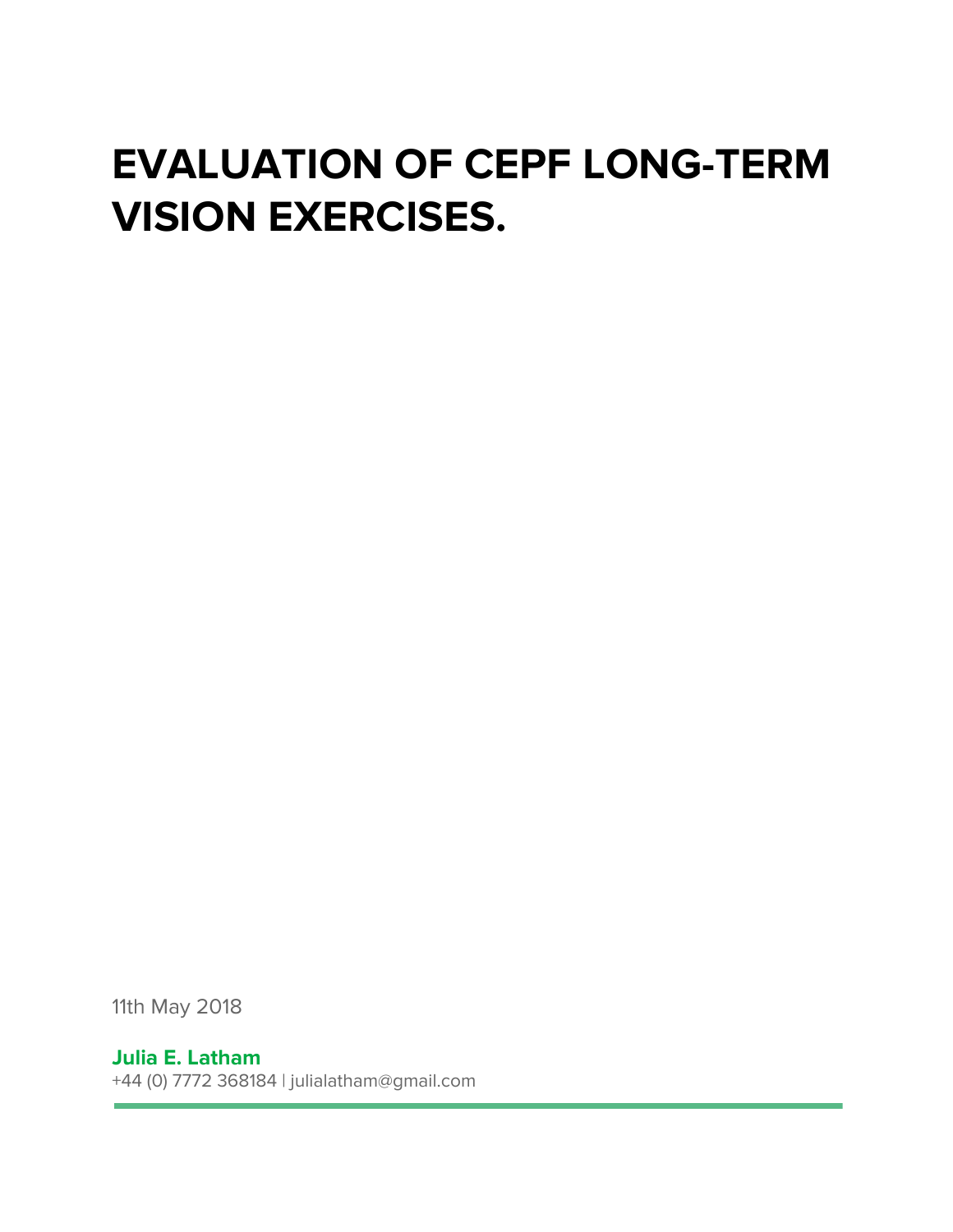Suggested citation: Latham, J. E. (2018) Evaluation of CEPF Long-term Vision Exercises. An unpublished report for the Critical Ecosystem Partnership Fund.

The views and opinions expressed in this report are those of the author. They do not necessarily reflect the views or opinions of the Critical Ecosystem Partnership Fund or its donors.

1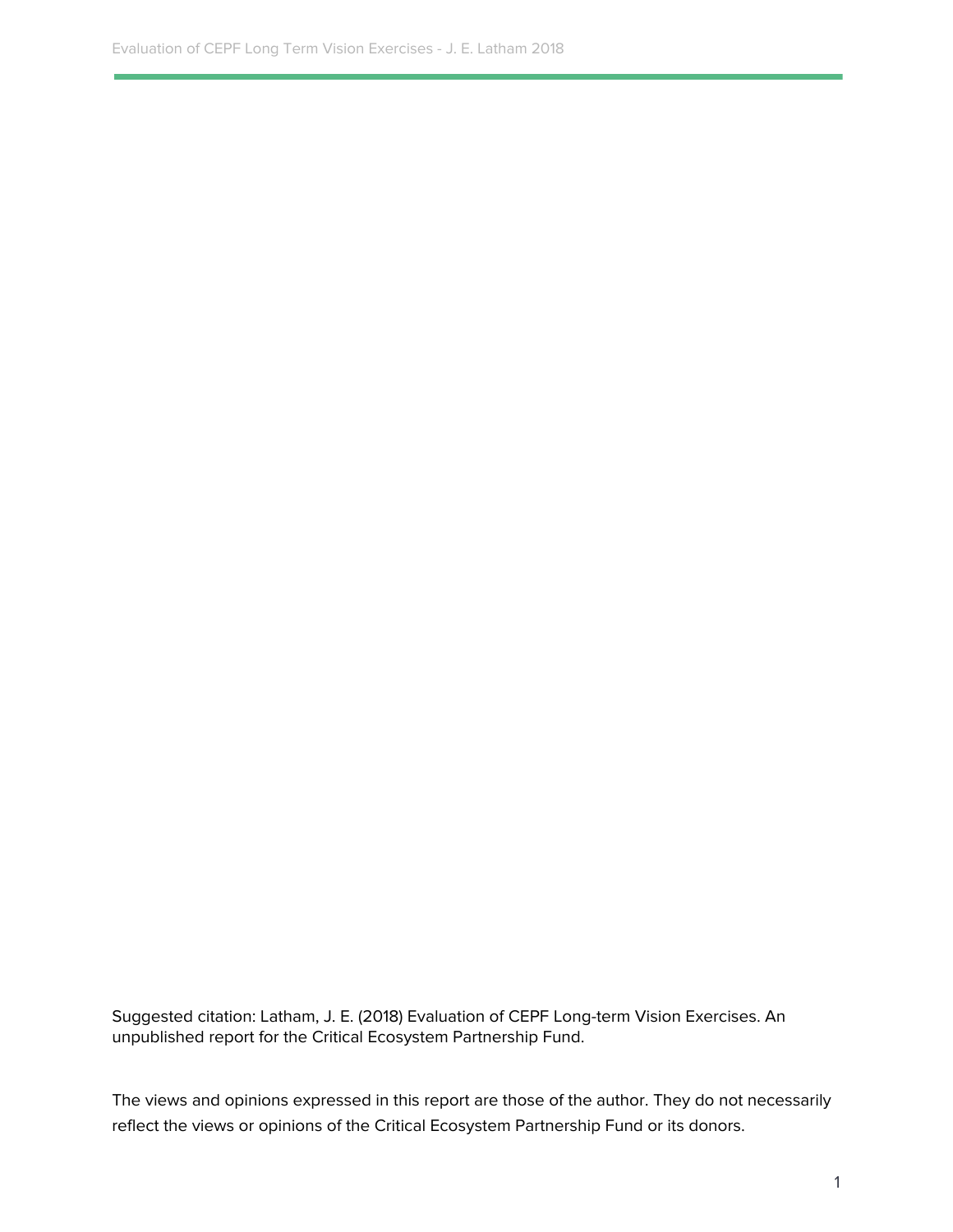## **Table of Contents**

| <b>ABBREVIATIONS AND ACRONYMS</b>              | 3  |
|------------------------------------------------|----|
| <b>EXECUTIVE SUMMARY</b>                       | 4  |
| <b>BACKGROUND AND INTRODUCTION</b>             | 5  |
| Long Term Vision Exercises                     | 5  |
| Evaluation objective, approach and methodology | 6  |
| <b>EVALUATION RESULTS</b>                      | 6  |
| Relevance                                      | 8  |
| Effectiveness                                  | 9  |
| Efficiency                                     | 11 |
| <b>Enabling factors</b>                        | 12 |
| <b>Constraining factors</b>                    | 12 |
| <b>LESSONS LEARNED</b>                         | 13 |
| <b>RECOMMENDATIONS</b>                         | 14 |
| Institutional arrangements                     | 14 |
| Relevance                                      | 14 |
| Timing                                         | 15 |
| Value for money                                | 16 |
| <b>ANNEXES</b>                                 | 17 |
| <b>ANNEX 1. DOCUMENTS CONSULTED</b>            | 17 |
| <b>ANNEX 2. EVALUATION MATRIX</b>              | 19 |
| <b>ANNEX 3. KEY INFORMANTS CONSULTED</b>       | 23 |
| ANNEX 4. TERMS OF REFERENCE FOR THE EVALUATION | 24 |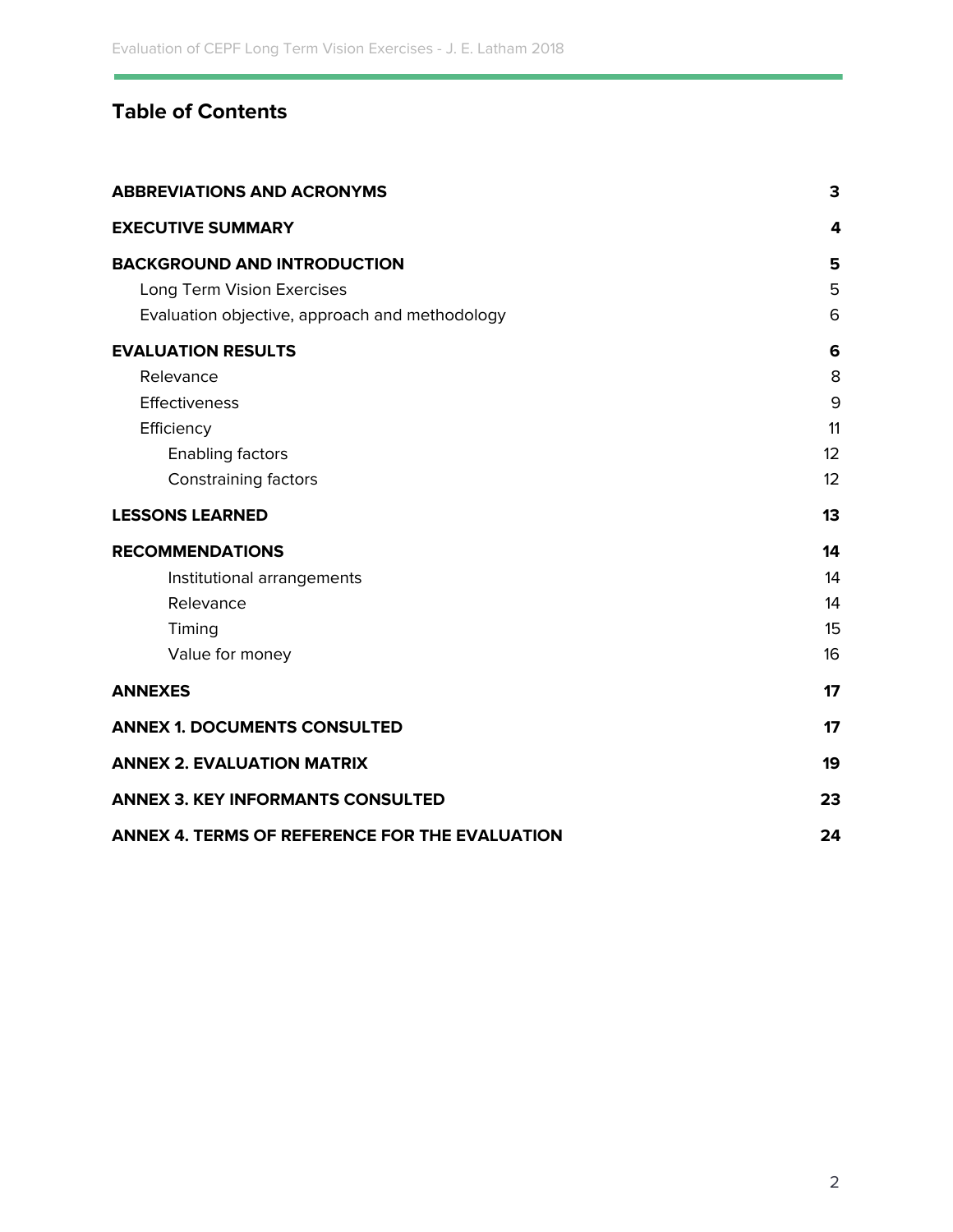## **ABBREVIATIONS AND ACRONYMS**

| <b>CFPF</b> | Critical Ecosystem Partnership Fund |
|-------------|-------------------------------------|
| CSO         | Civil Society Organisation          |
| FAM         | Fastern Afromontane                 |
| FP          | Ecosystem Profile                   |
| EU          | European Union                      |
| <b>LTV</b>  | Long-term Vision                    |
| NGO         | Non-governmental Organisation       |
| RIT         | Regional Implementation Team        |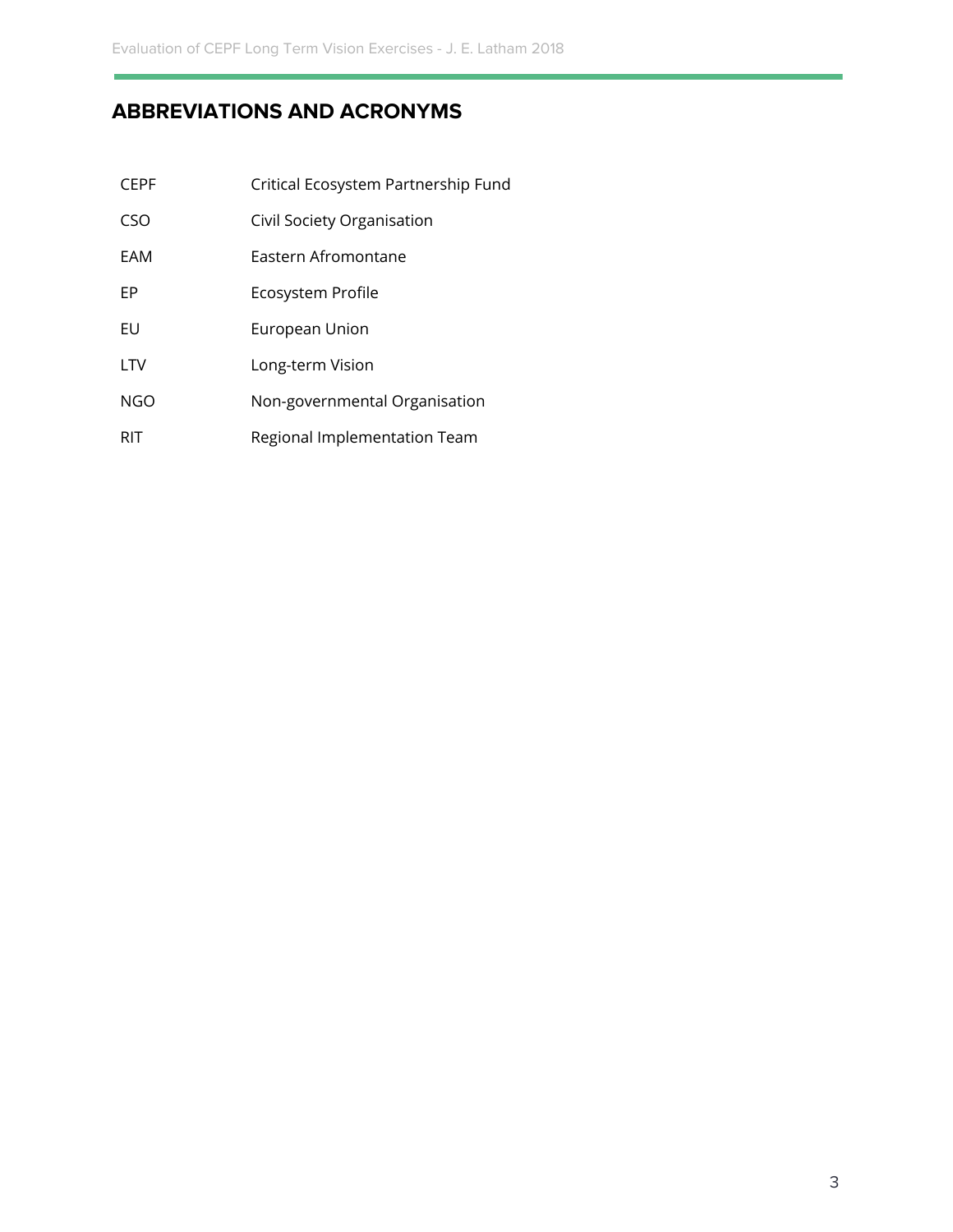## <span id="page-4-0"></span>**EXECUTIVE SUMMARY**

This evaluation assesses CEPF's Long-term Vision Exercises. CEPF is a global programme that provides grants to engage and strengthen civil society in the conservation of biodiversity within the global biodiversity hotspots. CEPF does not plan to become a permanent presence in each hotspot, but to define and work toward an endpoint at which local civil society can transition from support with sufficient capacity to operate independently. CEPF has recently piloted 'long-term visions', strategic documents that set out a pathway for transitioning civil society from CEPF-support in each hotspot that it works. It is critical that visions are relevant to the local context in each hotspot and that civil-society feel ownership of the visions to ensure sustainability, yet visions must also have some level of consistency to be of global strategic relevance to CEPF. To achieve this, long-term vision (LTV) exercises were piloted in three areas between 2015 and 2017: the Balkans subregion of the Mediterranean Basin Hotspot, the Albertine Rift and Eastern Arc Mountains subregion of the Eastern Afromontane Hotspot, and the Indo-Burma Hotspot. This evaluation assesses the relevance, efficiency and effectiveness of the pilot LTV exercises, and provides a synthesis of lessons learned and makes recommendations for future LTV exercises.

Each LTV pilot exercise involved its own unique set of enabling and constraining factors, highlighting the differences in issues depending on the hotspot and scale of the region. Respondents for this evaluation all understood the relevance of the exercises in their aim to provide a vision for the region that goes beyond the usual short-term framework of conservation activities. However, the degree to which the exercise was deemed relevant to each stakeholder group varied. There were differences in opinion with regard to the purpose of the exercise, and who was responsible for implementing the LTV recommendations going forward. Overall, it was felt that the LTVs were too broad and reflect the strategy of CEPF, limiting the ability for other actors such as the RIT, CSOs and other donors to engage with and own the vision, thus diminishing their utility. Notwithstanding the first EAM LTV, that required updating, the LTVs largely fulfilled their scope of work in terms of identifying long-term milestones and targets, and defining a financing plan. In most regions they have proved effective for some near-term benefits such as assisting with RIT implementation plans. However, their effectiveness in terms of achieving the wider objective of mobilizing strategies and engaging wider non-CEPF actors was limited. Whilst it was felt that the LTV exercises provided value for money in terms of the breadth of consultations and documents produced, determining their efficiency at creating results depends on what measure of utility is adopted: CEPF and partner implementation, or wider non-CEPF actor engagement and ownership of the vision.

For each LTV exercise there is a trade-off between providing a macro scale roadmap for the region and addressing the multiple and varied issues at the national scale. One recommendation to assist with this trade-off is to begin each exercise by establishing a clear picture of the stakeholder landscape, as it will help to identify the LTV audience relevant to that scale. In this way, the scope of work for each LTV would vary and be dependent on the hotspot. A number of additional recommendations are also presented to help guide the implementation of future LTV exercises.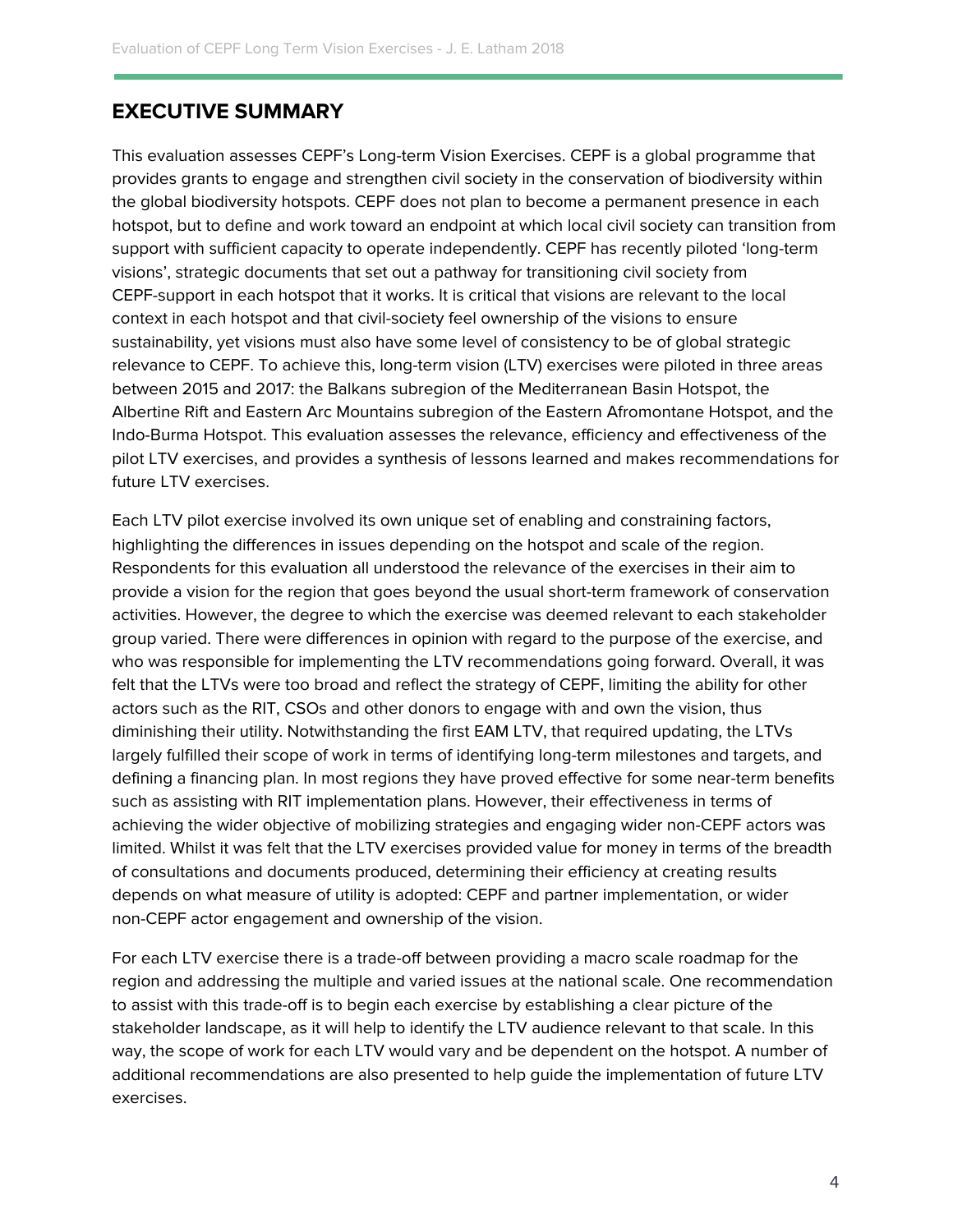## <span id="page-5-1"></span><span id="page-5-0"></span>**1. BACKGROUND AND INTRODUCTION**

## **1.1. Long Term Vision Exercises**

The Critical Ecosystem Partnership Fund (CEPF) is a joint initiative of l'Agence Française de Développement, Conservation International, the European Union (EU), the Global Environment Facility, the Government of Japan, the John D. and Catherine T. MacArthur Foundation, and the World Bank, established to safeguard the world's biodiversity hotspots. CEPF's mission is to engage and strengthen civil society in the conservation of biodiversity within the global hotspots, and it delivers this mission by providing grants and associated capacity building to non-governmental organisations (NGOs), community-based organizations, academic institutions and other civil society organisations (CSOs). This support is guided by 'ecosystem profiles' which detail the investment strategies for the hotspot over a five-year period, informed by extensive stakeholder consultation.

CEPF does not plan to become a permanent presence in each hotspot but to define and work toward an endpoint at which local civil society can transition from support with sufficient capacity, access to resources and credibility to respond to future conservation challenges. CEPF has recently piloted 'long-term visions' (LTVs), strategic documents that set clear transition targets to describe the conditions under which CEPF can withdraw support from a hotspot with confidence. CEPF's framework for LTVs identifies five conditions which need to be met for a hotspot to transition from CEPF support:

- 1) Conservation priorities and best practices for their management are documented, disseminated and used by public and private sector, civil society and donor agencies to guide their support for conservation in the region.
- 2) Local civil society groups dedicated to conservation priorities collectively possess sufficient organizational and technical capacity to be effective advocates for, and agents of, conservation and sustainable development, while being equal partners of private sector and government agencies influencing decision making in favor of sustainable societies and economies.
- 3) Adequate and continual financial resources are available to address conservation of global priorities.
- 4) Public policies, the capacity to implement them, and private sector business practices are supportive of the conservation of global biodiversity.
- 5) Mechanisms exist to identify and respond to emerging conservation challenges.

To achieve this aim, LTVs should be prepared with the participation of stakeholders from civil society, government, private sector and the donor community. It is critical that visions are relevant to the local context in each hotspot and that civil society feel ownership of the visions to ensure sustainability, yet visions must also have some level of consistency to be of global strategic relevance to CEPF. To achieve this, LTV exercises were piloted in three areas between 2015 and 2017: the Balkans subregion of the Mediterranean Basin Hotspot, the Albertine Rift and Eastern Arc Mountains subregion of the Eastern Afromontane Hotspot, and the Indo-Burma Hotspot.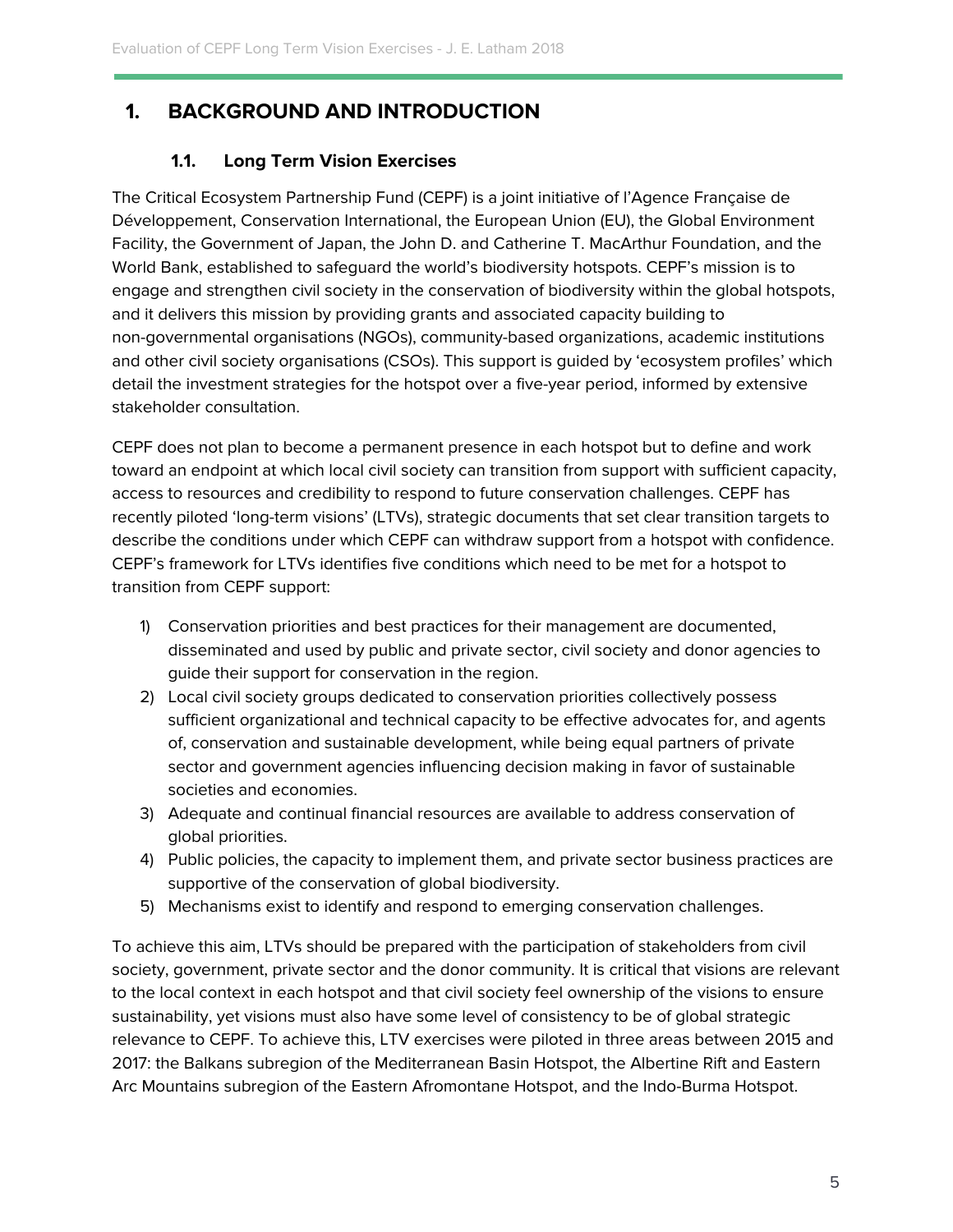## **1.2. Evaluation objective, approach and methodology**

<span id="page-6-0"></span>This evaluation was commissioned by CEPF with the objective of providing a comprehensive and systematic evidence-based evaluation of the three pilot LTV exercises, to inform the scope of work for future exercises. This includes an assessment of each exercise's design, implementation and outputs, as well as a synthesis of lessons learned to make recommendations for future LTV exercises. In particular, the purpose of this evaluation is to assess the relevance, efficiency and effectiveness of the pilot LTV exercises. For each LTV, the evaluation sought to answer the following questions:

- Whose interests and needs are the LTV most relevant to?
- Did the LTV meet the scope of work and achieve its objective?
- What were the main enabling or constraining factors that helped or hindered the LTV exercise?
- Will the LTV be sustained going forward? By whom?
- What key lessons can be learned for future LTV exercises?

To achieve the evaluation objective, a participatory and consultative approach was adopted. This began with a desk review of the key documents pertaining to the three pilot LTV exercises, listed in Annex 1 of this report. As a data collection and analysis tool, an evaluation matrix (Annex 2) was formulated based on the questions included in the scope of work for this evaluation. Key informant questionnaires were developed based on this matrix, and interviews with a total of 15 key informants were conducted remotely between 12th and 24th April 2018. A complete list of persons interviewed is presented in Annex 3 of this evaluation report. This 15-day evaluation was conducted by an independent consultant over a period of four weeks in April-May 2018.

## <span id="page-6-1"></span>**2. EVALUATION RESULTS**

The three pilot LTVs each had different experiences in their approach and outcomes, summarised in Table 1 which outlines key features of each LTV. The first LTV to be undertaken was in the Eastern Afromontane (EAM) in late 2014. Alex Muhweezi, an independent consultant, was hired to lead this LTV. For reasons that are discussed in this evaluation, this first EAM LTV did not fulfill all the requirements of the exercise and so was updated in 2017 by the Regional Implementation Team (RIT - Birdlife). This updated EAM LTV had a narrower scope, with the focus reduced from seven to four countries. National workshops were held in all four countries, and interviews with key regional actors were held. This updated EAM LTV was recently approved by the CEPF Secretariat and is awaiting submission to the Donor Council. The two remaining LTVs, in The Balkans and Indo-Burma have both been approved by the CEPF Donor Council. The team leading the LTV in the Balkans is unique amongst the pilots, in that it was chaired by Janez Potocnik, former European Commissioner for the Environment. In addition, the LTV team was composed of external consultants and led by Mojmir Mrak, a Professor of Economics, supported by Milan Ružić, a biodiversity specialist. Stakeholder consultations were conducted in each of the four countries during three-day country visits and the exercise concluded with a meeting of senior stakeholders in Postojna, during which the LTV findings were discussed. In Indo-Burma, the LTV was conducted by the RIT (IUCN) and a large number of stakeholders were consulted during one to two day national workshops in each of the six countries.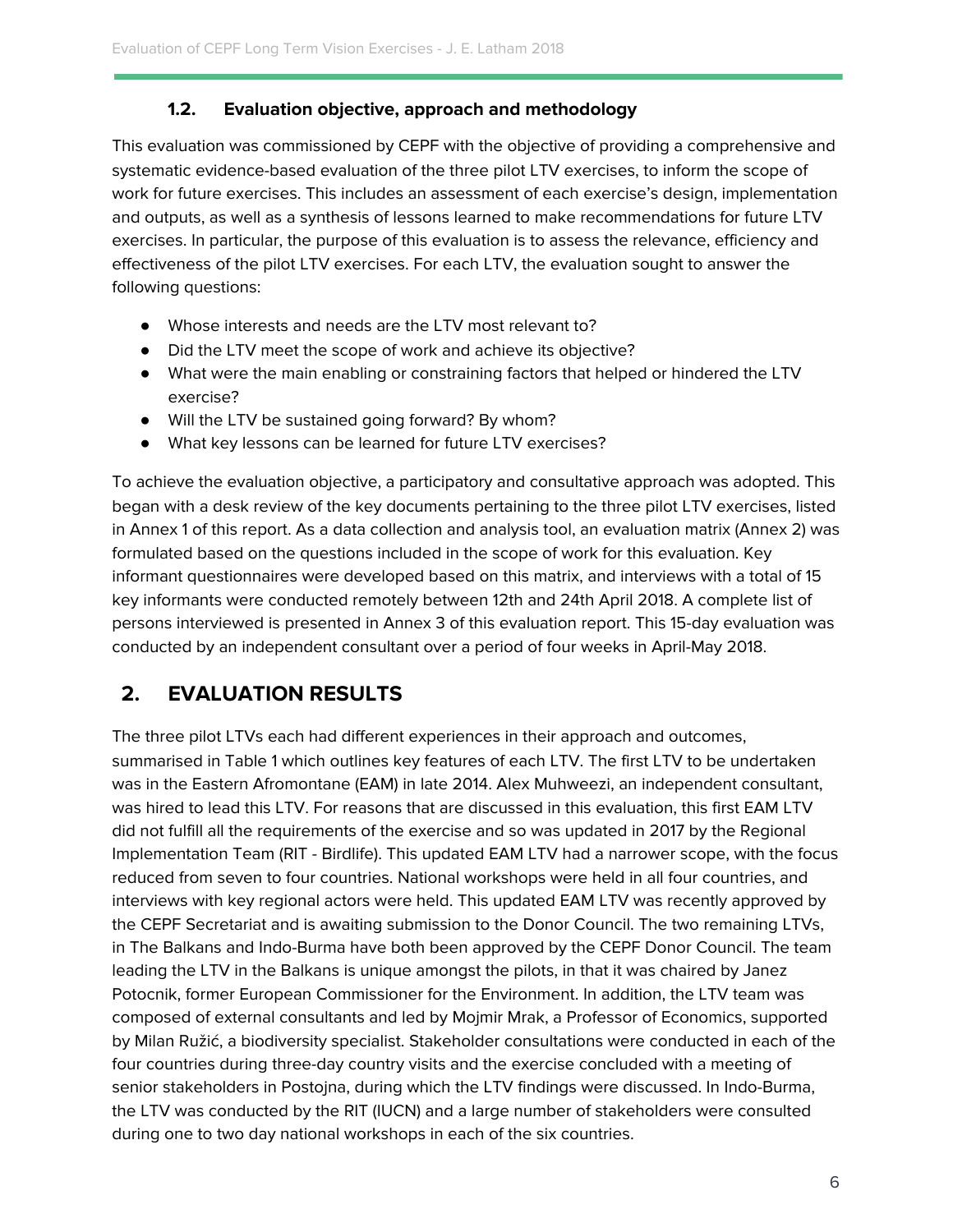|                                          | <b>Balkans</b>                                                                                                                                                                                                                                                                                                                                                                                                                                                                                                                                           | EAM (1st)                                                                                                                                                                                                                                                                                                                                                                                                                               | <b>EAM</b> (update)                                                                                                                                                                                                                                                                                                                                                                                                                                                                                                    | <b>Indo-Burma</b>                                                                                                                                                                                                                                                                                                                                                                                                                                                                                                    |  |
|------------------------------------------|----------------------------------------------------------------------------------------------------------------------------------------------------------------------------------------------------------------------------------------------------------------------------------------------------------------------------------------------------------------------------------------------------------------------------------------------------------------------------------------------------------------------------------------------------------|-----------------------------------------------------------------------------------------------------------------------------------------------------------------------------------------------------------------------------------------------------------------------------------------------------------------------------------------------------------------------------------------------------------------------------------------|------------------------------------------------------------------------------------------------------------------------------------------------------------------------------------------------------------------------------------------------------------------------------------------------------------------------------------------------------------------------------------------------------------------------------------------------------------------------------------------------------------------------|----------------------------------------------------------------------------------------------------------------------------------------------------------------------------------------------------------------------------------------------------------------------------------------------------------------------------------------------------------------------------------------------------------------------------------------------------------------------------------------------------------------------|--|
| Date conducted                           | Sept. 2015                                                                                                                                                                                                                                                                                                                                                                                                                                                                                                                                               | Nov. 2014                                                                                                                                                                                                                                                                                                                                                                                                                               | May-Nov. 2017                                                                                                                                                                                                                                                                                                                                                                                                                                                                                                          | July-Nov. 2015                                                                                                                                                                                                                                                                                                                                                                                                                                                                                                       |  |
| Date completed                           | Jan. 2016                                                                                                                                                                                                                                                                                                                                                                                                                                                                                                                                                | <b>June 2015</b><br>Dec. 2017                                                                                                                                                                                                                                                                                                                                                                                                           |                                                                                                                                                                                                                                                                                                                                                                                                                                                                                                                        | August 2016 (after<br>peer review)                                                                                                                                                                                                                                                                                                                                                                                                                                                                                   |  |
| <b>CEPF approved</b>                     | April 2016                                                                                                                                                                                                                                                                                                                                                                                                                                                                                                                                               | June 2015                                                                                                                                                                                                                                                                                                                                                                                                                               | Jan. 2018                                                                                                                                                                                                                                                                                                                                                                                                                                                                                                              | August 2016                                                                                                                                                                                                                                                                                                                                                                                                                                                                                                          |  |
| <b>Donor Council</b><br>approved         | Oct. 2017                                                                                                                                                                                                                                                                                                                                                                                                                                                                                                                                                | Not submitted                                                                                                                                                                                                                                                                                                                                                                                                                           | Not yet submitted                                                                                                                                                                                                                                                                                                                                                                                                                                                                                                      | Oct. 2017                                                                                                                                                                                                                                                                                                                                                                                                                                                                                                            |  |
| <b>Timing wrt. CEPF</b><br>funding phase | During Year 4 of<br>Mid-way through<br>Shortly after 3 year<br>1st investment<br>1st investment<br>$(2017 - 2019)$<br>investment<br>extension granted                                                                                                                                                                                                                                                                                                                                                                                                    |                                                                                                                                                                                                                                                                                                                                                                                                                                         | Mid-way through<br>2nd investment                                                                                                                                                                                                                                                                                                                                                                                                                                                                                      |                                                                                                                                                                                                                                                                                                                                                                                                                                                                                                                      |  |
| <b>LTV Team</b>                          | External<br>consultants & high<br>profile<br>Chairperson                                                                                                                                                                                                                                                                                                                                                                                                                                                                                                 | External consultant                                                                                                                                                                                                                                                                                                                                                                                                                     | <b>RIT</b>                                                                                                                                                                                                                                                                                                                                                                                                                                                                                                             | <b>RIT</b>                                                                                                                                                                                                                                                                                                                                                                                                                                                                                                           |  |
| <b>Notes</b>                             | 3-day visits in<br>$\bullet$<br>each country<br>Concluded<br>$\bullet$<br>with a high<br>level meeting<br>in Postonja<br>Short video<br>$\bullet$<br>describing the<br>LTV available<br>online<br>Suggests two<br>$\bullet$<br>phases of<br><b>CEPF</b><br>graduation:<br>strengthening<br>phase and<br>towards the<br>phasing out<br>phase.<br>Useful<br>$\bullet$<br>executive<br>summary<br>Graduation<br>$\bullet$<br>conditions,<br>their targets<br>and funding<br>estimates are<br>clearly<br>presented in<br>individual<br>tables per<br>country | $\bullet$<br>Seven<br>countries<br>(Burundi, DRC,<br>Kenya,<br>Rwanda, South<br>Sudan,<br>Tanzania and<br>Uganda)<br>National<br>$\bullet$<br>workshops in<br>all countries<br>except South<br>Sudan (due to<br>instability), and<br>regional-level<br>workshop held<br>Graduation<br>$\bullet$<br>conditions and<br>targets for all<br>countries are<br>presented in<br>individual<br>tables for each<br>condition (NB.<br>incomplete) | Four countries<br>$\bullet$<br>(Kenya,<br>Rwanda,<br>Uganda and<br>Tanzania)<br>National<br>$\bullet$<br>workshops in<br>all countries,<br>and interviews<br>with key<br>regional actors<br>Graduation<br>$\bullet$<br>conditions and<br>targets for all<br>countries are<br>presented in<br>tables per<br>condition<br>Priority actions<br>$\bullet$<br>to reach targets<br>for the<br>graduation<br>conditions are<br>clearly<br>summarized in<br>chapter 7 of the<br>report<br>Clear financing<br>$\bullet$<br>plan | $\bullet$<br>National<br>workshops<br>held in all six<br>countries<br>Graduation<br>$\bullet$<br>conditions and<br>targets are<br>presented in<br>individual<br>tables for each<br>condition<br>Graduation<br>$\bullet$<br>conditions and<br>targets in the<br>tables are<br>regionally<br>specific (not by<br>country)<br>A series of<br>$\bullet$<br>standardized<br>recommendatio<br>ns to<br>accelerate<br>progress<br>towards<br>transition are<br>clearly<br>presented<br>Clear financing<br>$\bullet$<br>plan |  |

## Table 1. Overview of each LTV.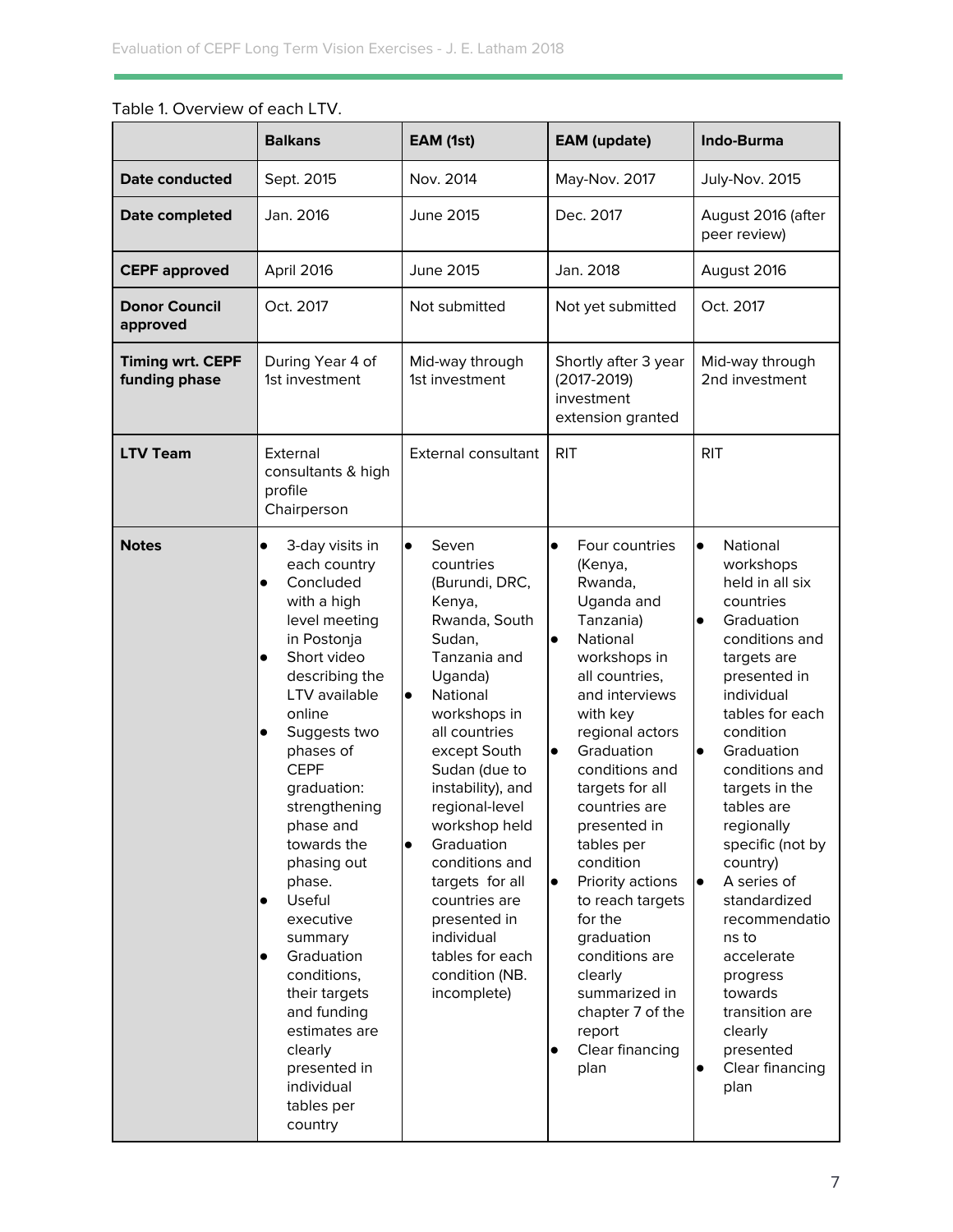## **2.1. Relevance**

<span id="page-8-0"></span>Overall, the informants for this evaluation understood the relevance of the LTV exercise in terms of providing a longer-term strategy for the region, beyond the usual short-term thinking of conservation activities. However, the degree to which the exercise was deemed relevant to each stakeholder group varied. There were differences in opinion with regard to the purpose of the exercise, indicating a lack of agreement on who the intended audience for the LTV is, and thus who is responsible for implementing the LTV recommendations going forward.

## 2.1.1. Relevance to CEPF and its donors

It is clear that the LTVs are relevant to CEPF and its donors. For CEPF, the purpose of the LTVs is to provide a legacy beyond the five-year investment model, to improve the long-term capacity of civil society. As one respondent stated "The LTV is for the CEPF, it is a document written to advise the CEPF on engaging civil society and to indicate long term timelines and milestones". In this sense, the LTV has more near-term benefits for each iteration of the ecosystem profile (EP), by providing the overarching strategic framework within which each five year profile provides the workplan. However, this benefit of the LTV is only possible if the document is available for each iteration of the EP, which was not the case in the Balkans due to timing. In the Balkans, the LTV did serve the use - additional to its purpose - of raising the profile of CEPF by demonstrating their role as a significant donor in the region.

LTVs are relevant to CEPF donors in that they provide assurance that the organisation has a long-term strategy, and is being effective in its aim to improve civil society capacity for independent operation. Given the timescale and funding required for such long term strategies, to be effective LTVs need to be relevant to stakeholders beyond CEPF, as one respondent stated "achieving the LTV is only possible if CSOs can be supported by other donors or agencies in the area". As such, the purpose of LTVs is to "build a roadmap to attract other donors". However, for both the EAM and Indo-Burma LTVs it was felt that donor engagement in the process was missing at the national and regional scale, and that the responsibility for leveraging this engagement was with CEPF through the donor council. As such, there is room to make the LTVs more relevant to CEPF donors active at the regional and national scale to help unite this long-term strategising, and make it more effective across scales.

## 2.1.2. Relevance to RIT

The LTVs are relevant to each RIT as the implementer of these work plans. However, there is concern that RITs return to "business as usual" once the exercises are completed. RIT informants stated the LTV recommendations are beyond their scope, and so it is not clear who is supposed to be implementing these recommendations in the long term. The LTVs are perceived as being a CEPF strategy and, given that RIT organisations have their own strategy, if the RIT is no longer funded by CEPF in the future this LTV strategy would essentially no longer exist. This recurring concern illustrates a lack of ownership for the LTV, and confusion with regard to who is responsible for the LTV going forward. Examples of how the LTV being used by the RIT are evident in all three pilot regions, however the degree to which the LTV is being used for its intended purpose is debatable, as discussed further in section 2.2.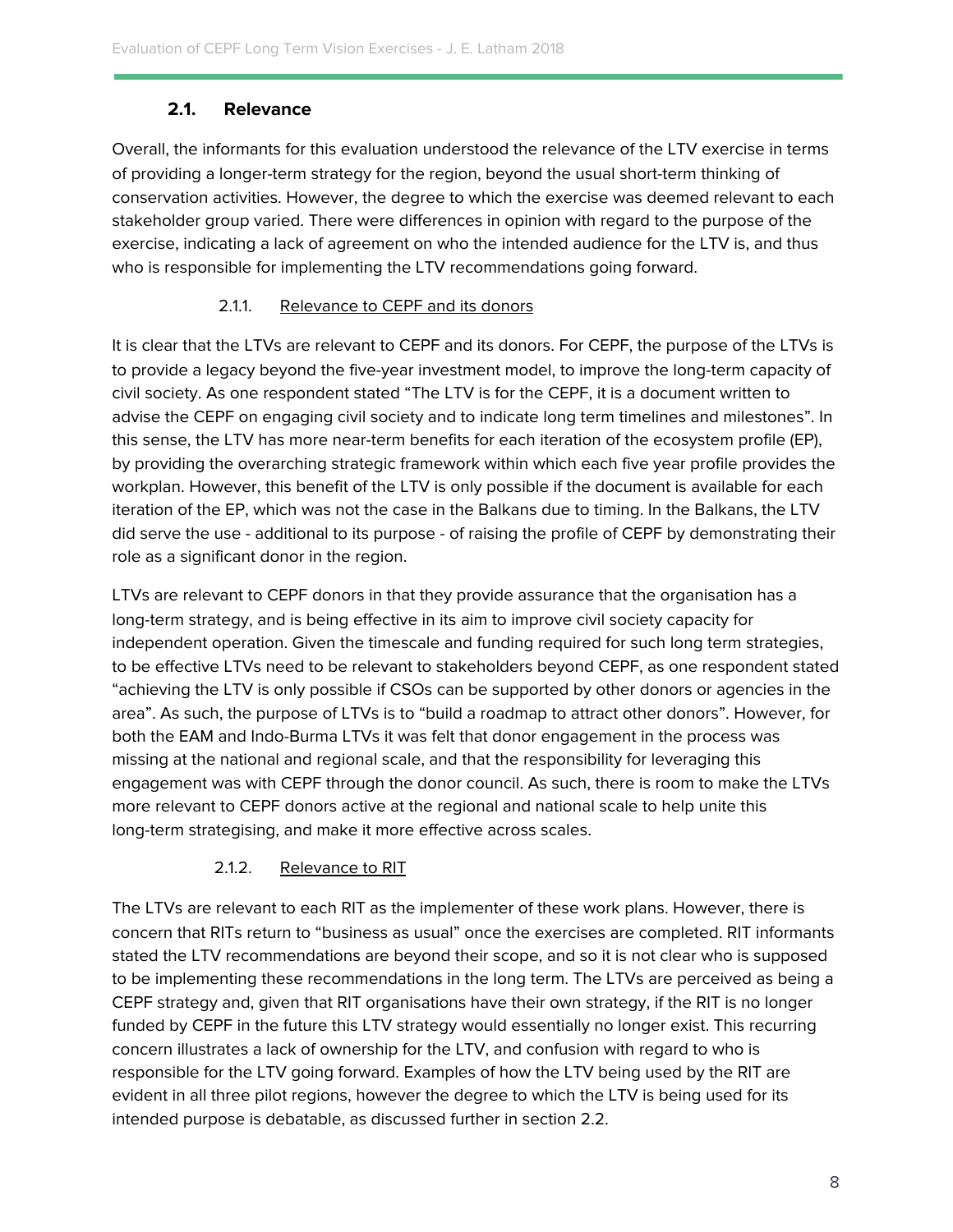## 2.1.3. Relevance to CEPF grantees and other CSOs

Each LTV consulted with a broad spectrum of stakeholders. However, some respondents felt that the consultations involved the "usual suspects", and did not capture the wider perspective that was the intention of the exercises. LTVs are relevant to grantees and other CSOs because they demonstrate to these organisations how CEPF is aiming to be more effective in the long term. However, this message was misconstrued by some: in the Balkans and EAM in particular there was an unease amongst CSO participants that this exercise meant CEPF were planning on withdrawing from the area, and so the exercise acted as an incentive for CSOs to demonstrate their dependence on CEPF funding and that transition was premature, diminishing the purpose of the exercise. In addition, there are concerns that these exercises can raise expectations amongst CSOs by providing the impression that CEPF are committing to the area for these long timeframes.

## 2.1.4. Relevance to other donors active in the hotspot

The LTV financing plans indicate large sums are required for the long-term strategies, and these were highlighted as being beyond the capacity of CEPF, the RIT and other CSOs. As such, the LTV is only possible if CSOs can be supported by other donors in the region. Within the CEPF secretariat this is considered a key objective of the exercise, to identify what the funding needs will be and how they can be sourced. In this way the LTV will act as a roadmap for funding, helping to engage other donors and potentially aid the development of a common strategy. Yet, excluding the unique situation in the Balkans with the EU, a number of respondents identified a lack of engagement and/or ownership by other donors with the LTV, bringing into question the utility of the exercises for this purpose. In addition, there is a lack of clarity with regard to who is responsible for engaging other funding sources, and at what stage of the process this engagement should take place.

## <span id="page-9-0"></span>**2.2. Effectiveness**

Assessing the effectiveness of the LTV exercises requires consensus on its objective, however there is conflicting opinion amongst stakeholders with regard to this. Notwithstanding the first EAM LTV that required updating, the LTVs largely fulfilled their scope of work in terms of identifying long-term milestones and targets, and defining a financing plan. However, their effectiveness in terms of achieving the wider objective of mobilising strategies and engaging wider non-CEPF actors is more questionable. A common concern amongst respondents was not regarding the LTV methodology, but what their purpose was and who was responsible for taking the vision forward.

The first EAM LTV was the very first of the pilots to be conducted, and there was a lot of discussion within CEPF, the LTV consultant and advisory panel at the time with regard to the objective of the exercise and how best to conduct it. This confusion is evident in the first LTV, as it was too broad and required updating. It was a very challenging exercise for the consultant given seven countries were included in the exercise and he was acting alone, plus the consultant was not overly familiar with CEPF and was not best-placed to act as a convener of key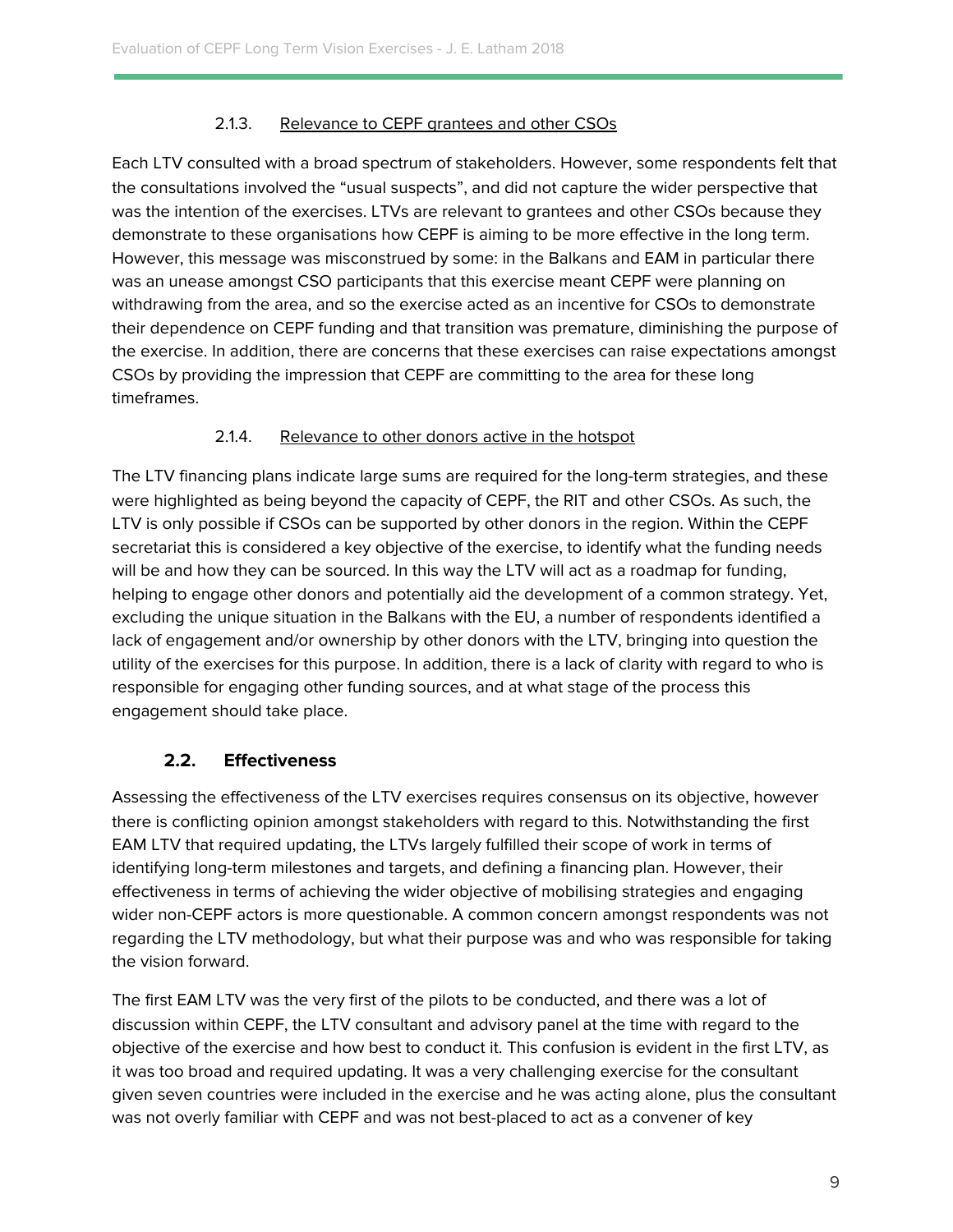stakeholders in the region. The updated LTV benefited from being conducted by the RIT, as they were well-placed to conduct the exercise given their knowledge of both CEPF and the region. Except for a reduction in countries included, the scope of work for each EAM LTV is not significantly different. The difference in outcomes can be attributed to the team conducting the LTV update, as well as the combined learned experiences based on the other pilots accumulated by that time. The updated LTV consulted a broad range of stakeholders and fulfilled the scope of work, and is being used by the RIT to help prioritise targets for the next call for proposals, as the EP has expired since a funding extension was granted. It is also being used by the RIT to help identify commonalities with other donor strategies to help fundraising. However, there is concern amongst the Grant Director and the RIT with regard to its real purpose and use, "is the LTV a desk study contributing to global knowledge, or is it to be used by CEPF donors and other donors? Is it a plan or a rallying cry?". The scale is thought to be too broad to be useful to CSOs given the variety in policies between countries, and the financing plan outside the capacity of CEPF, RIT and CSOs, and so there is confusion as to how the LTV is to be used and by whom. A repeated concern is that the LTV will be perceived as a CEPF strategy, in which case other external actors are unlikely to see the relevance. In addition, it was felt that donor engagement in the process was lacking, affecting the overall utility of the LTV, and that in place of lengthy consultations a more targeted analysis of key donors and actors in the region would be more beneficial, so that the primary audience is identified and the LTV can be designed to be of maximum relevance to that audience.

The Balkans LTV benefited greatly from having Janez Potocnik act as Chairperson, as his influence helped to attract key stakeholders to the consultation and the high-level meeting that concluded the exercise. Such a "high-level convener" is cited as essential for LTVs to help attract and engage the key stakeholders required for the LTV exercise. In addition, the LTV team contributed combined economics and biodiversity expertise to the exercise, which provided the broad perspective that is evident within the LTV. The Balkans LTV was particularly well-received by the European Commission, and has been very effective at raising the profile of CEPF in the region. However, this team for the Balkans LTV is unique amongst the pilots and these factors might be difficult to replicate in other regions, with the geographic proximity to the EU and the accession process dominating the LTV narrative. The Balkans LTV was effective at engaging key stakeholders in the region, however the LTV also demonstrated the pitfalls of the process as the LTV highlights the case for extended support rather than CEPF being able to withdraw. This was largely due to the timing of the exercise, towards the end of the first phase of funding, combined with the stalled EU accession process, as CSOs understood the exercise to mean another donor was withdrawing from the region before EU status is awarded. In this sense, the LTV was an effective fundraising exercise as phase two of funding has since been secured. Additional near-term benefits include the LTV being used for the Natura 2000 extension to the Balkans. However, the Grant Director for the region believes these outcomes could have been achieved in a more efficient way, and are unique to the region and additional to the objective of the LTV. Indeed, the RIT stated that while the LTV provides timelines that they can implement, it does not provide a clear assessment of other donors in the region and opportunities for future funding, and so limiting the effectiveness of the vision going forward.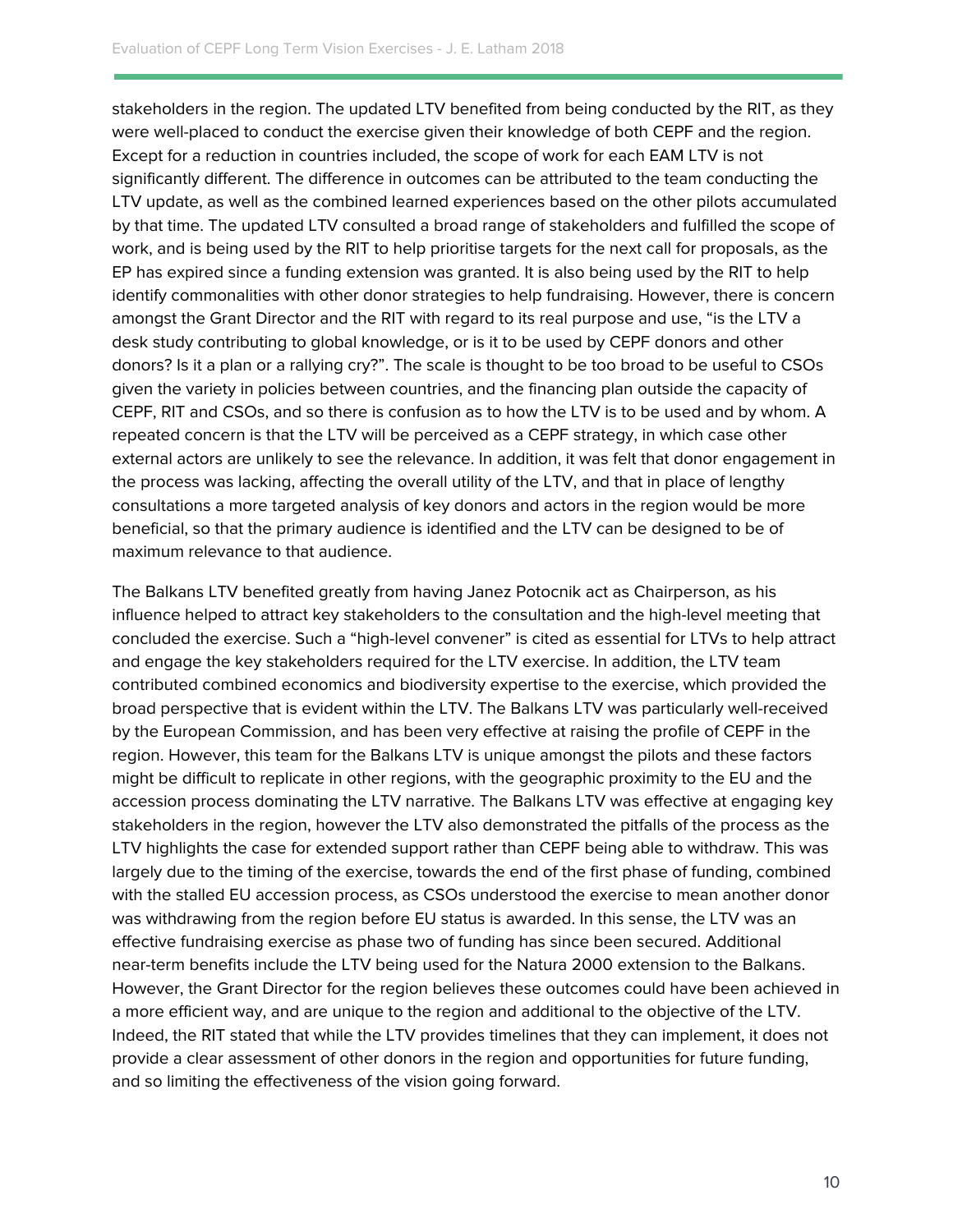A large number of stakeholders were engaged in consultations the Indo-Burma LTV, and it achieved a very good understanding of the threats in the region and forecasting into the future. As such, the Indo-Burma LTV gives clarity to the timeline of CEPF engagement in the region, and it is being used as part of a wider analysis of the region by the Mekong Network on the Environment, a new regional group of key stakeholders to address conservation issues. However, while the LTV is detailed, there is concern that its message is less clear given CEPF have a less obvious niche in the region than in the Balkans, as there are many donors and actors active in the area and the situation is very different in each country. Thus, if the LTV is to achieve a shared vision for the region then it would be more effective if it provided an overall picture of the donor landscape, to be used to identify shared strategies and areas where additional funding can be leveraged. A limitation with the Indo-Burma LTV is how it is being used, with concerns that, post-exercise, the RIT and CSOs have returned to "business as usual". This concern is warranted, with the RIT themselves questioning how the LTV is being used, "The LTV needs to be used to diversify funding, to identify and attract different funding streams but it is unclear who should be doing this going forward". This is partly due to recent staff turnover in IUCN, as well as the high demands on time and resources limiting the ability for dedicated strategic thinking. The LTV also lost some momentum with the RIT, as there was a two year delay between the exercises being conducted and the document approved, and some members of the LTV team had not yet received a final copy at the time of this evaluation.

## <span id="page-11-0"></span>**2.3. Efficiency**

Again, an assessment of efficiency requires consensus on the purpose of the LTV and its utility going forward. In terms of the exercises and the documents produced, it was felt that the LTVs have provided good value for money given the number of consultations held at each region, the number of stakeholders involved and the detail provided within the reports. Of course, the first EAM LTV had to be updated and so arguably this did not prove to be an efficient use of resources, however it was the first LTV to be conducted and thus was somewhat of an experiment.

In all cases, the teams leading the LTVs felt the budget and timeframe was tight, but possible. In terms of managing the LTV process, the Grant Director for the Balkans stated the process was very time-consuming and not an efficient use of resources given the subsequent utility of the LTV. Each LTV's effectiveness as a roadmap to attract and engage other donors and key stakeholders has been called into question, and if this is a key objective of the LTV then the exercises might be conducted more efficiently.

Overall, LTVs need to have realistic expectations. Most stakeholder groups can agree on broad aspirational goals, but when these are narrowed and become more specific it will be difficult to align conflicting interests. These conflicts will be specific both between and within regions, in some regions it might be easier to engage different stakeholder groups than in others. From the perspective of one donor, the recommendation was that CEPF should not try to reach perfection with these exercises, they are very ambitious and based on many assumptions, and so it is not worth spending too much time trying to be exact. Instead, "the LTVs should be used to steer thinking and used as a tool for cooperation in the region".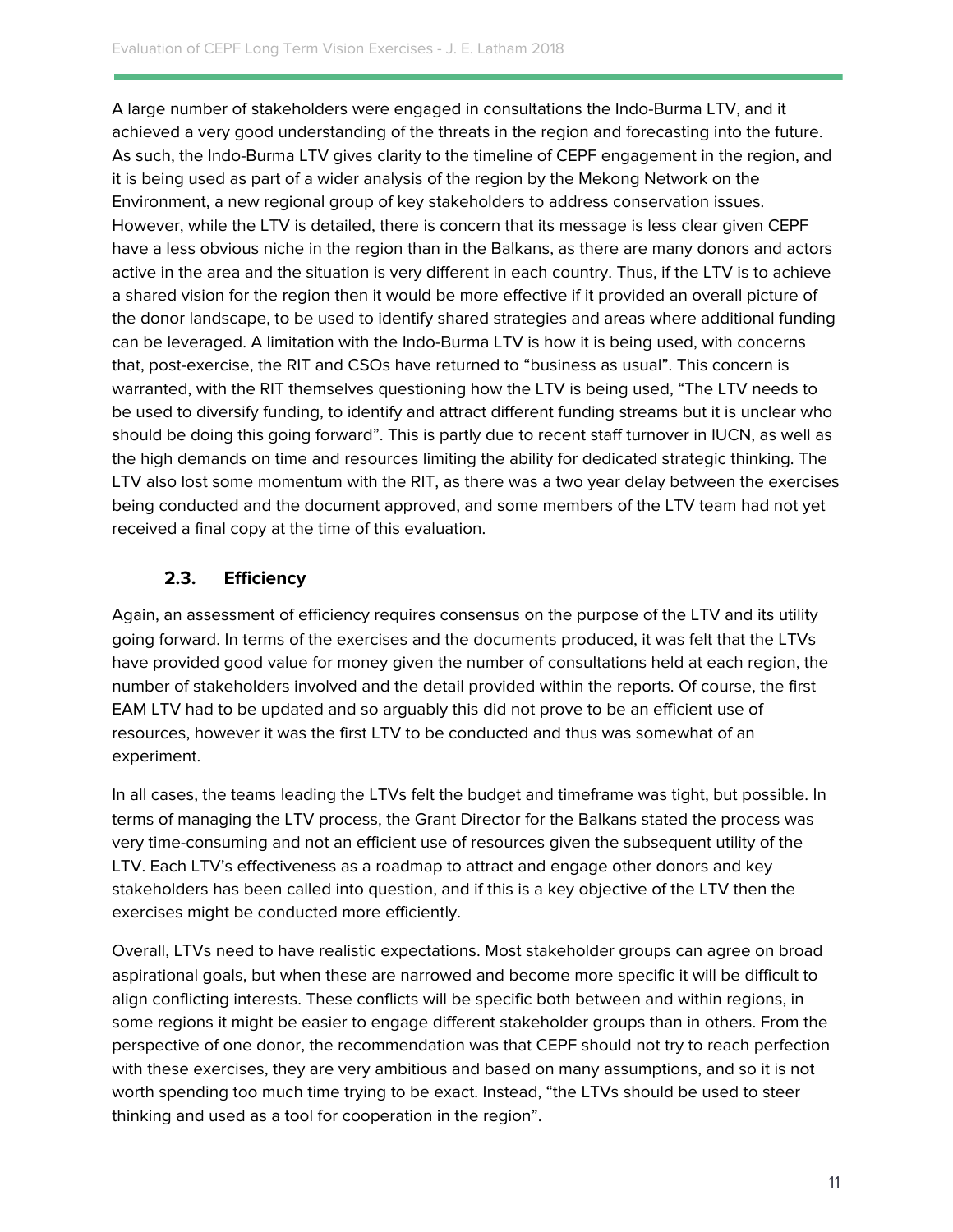## 2.3.1. Enabling factors

<span id="page-12-0"></span>The enabling factors varied for each LTV. In the Balkans, the LTV team was very effective at capturing a broader perspective given the diverse specialities of the team, and the exercise benefited greatly from Janez Potocnik acting as chair. This reflects the unique situation in the region given the dominance of European politics, and could be difficult to replicate elsewhere. In the EAM, the task proved to be too challenging for a sole consultant and the update benefitted from the knowledge and expertise of the RIT, as did the Indo-Burma LTV. However, there are limitations with a RIT-led team, in terms of being able to engage stakeholders beyond the "usual suspects" and attract the senior-level stakeholders envisioned for these exercises. In addition, the Indo-Burma LTV required an additional peer-review process after completion, as there was concern for the level of self-referencing by the RIT in the document which added extra time and cost to the exercise.

## 2.3.2. Constraining factors

<span id="page-12-1"></span>Across the board respondents cited being able to engage the right stakeholders in the exercise as a challenge, with the exercises being "conservationists talking to conservationists". This was less problematic in the Balkans, given the broader expertise of the LTV team and the ability of the chairperson to convene government and donor stakeholders. However, the inclusion of private sector was lacking in all cases, with it cited as being very difficult to engage the private sector in these types of activities, and if that is required then a different approach is necessary.

A significant constraining factor for all of the exercises was the difficulty in explaining the aims and purpose of the LTV succinctly to all those involved. Confusion in the LTV objective and whose responsibility it is to take the LTV forward is apparent both within CEPF, amongst those leading the exercises, and those and taking part. In addition, there was concern that CSOs taking part construed the exercise to mean CEPF were withdrawing from the region, or that CEPF were committing to the region in the long term. It seems clear there is confusion both within and between stakeholder groups as to the purpose of the LTV exercises, and in how best to explain the aims of the exercise succinctly.

Scale was also frequently cited as an issue, with many respondents stating that the diversity of issues and stakeholders between countries makes it difficult to capture a regional strategy that all stakeholders can own and receive use from. To be of more use to CSOs at the national level, a narrower scope is needed. This implies a trade-off is necessary, between capturing sufficient detail at the national scale to be of utility to CSOs, while retaining a broader vision in the region. Assessment of this trade-off depends on the desired utility of the LTV, and how it will be used going forward and by whom. Time was also a constraining factor, with long delays between the exercises and the LTV approval being responsible for a loss of momentum at the regional level, potentially affecting the utility of the vision going forward. This delay may be challenging to overcome given the competing priorities of CEPF communications with the donor council, to minimise the demands on donor council time given the large number of decisions and approvals they are required to make.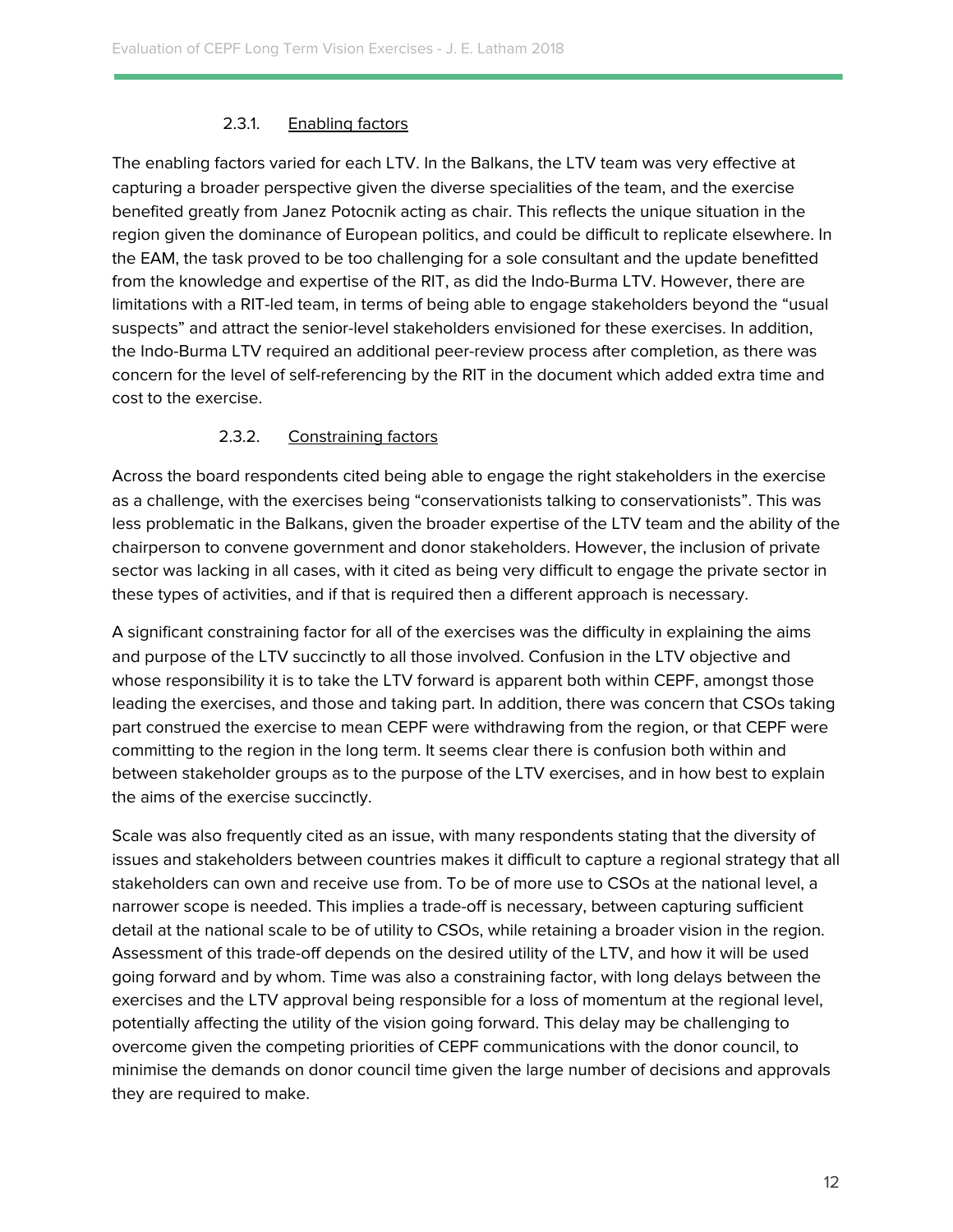## <span id="page-13-0"></span>**3. LESSONS LEARNED**

The aim for clarity in a long-term strategic vision for a region is moderated by the inherent complexities of the problems within each country in that region. This pragmatism is evident in many of the interview responses, that the LTV is useful, but each area has unique issues that cannot be generalized. However, if the purpose of the LTV is to provide a macro scale roadmap for the region it must accept that it cannot solve the minutiae of the issues at the micro scale. This is a trade-off that needs to be clearly communicated and agreed on at the onset of each exercise. Establishing a clear picture of the stakeholder landscape can assist with this trade-off, as it will help to identify the LTV audience relevant to that scale. For example, the position of CEPF is clearer in the Balkans than in Indo-Burma, where there are many actors and many donors. The more actors, the more complex and the more important it is to map the stakeholder landscape and define the LTV audience.

This evaluation has identified a number of lessons learned during the pilot LTV exercises, summarised here into five key points:

- **1. Confusion in objective**: The perceived relevance of the exercise altered depending on the stakeholder group. For example, grantee/CSO stakeholders commonly perceived unease that the exercise indicated CEPF were withdrawing prematurely from the region, or raised expectations that CEPF were committing long term to the region. The RITs perceived the LTVs as helping to define and monitor each five year investment phase according to a longer plan, but there was confusion with regard to who was responsible for implementing this going forward. LTVs are perceived by the CEPF secretariat as a roadmap to increase their effectiveness and attract other funders to the region. These differing perceptions indicate the main objective of the LTV requires clarification, and as such as revision of the scope of work is required.
- **2. Audience not clearly defined**: While the LTVs might have relevance for the different stakeholders, it isn't very clear who the intended audience of the LTV is. It is not clear who the institutional actor is that will take this forward and have responsibility for ensuring it is used.
- **3. Scale:** The complexity of issues and actors varies greatly both between and within hotspots. As such, for the LTV to have utility beyond CEPF the necessary audience to achieve this utility will vary both between and within hotspots. It was felt that the scale of the exercises was very broad, and the financing plans were beyond the scope of the current LTV audience, which diminishes the utility of the LTV going forward.
- **4. LTV Team**: There are pros and cons to the RIT leading the LTV versus external consultants. An external consultant is beneficial if they are influential in the area and can convene the necessary stakeholders to the exercise. In addition, a team of consultants with differing expertise provides the LTV with broader regional context. Conversely, the RIT know the CEPF well which aids communication, and if they are to be instrumental in using the LTV it is advantageous to have the RIT engaged in the process. However, the RIT are limited in their capacity and might be limited in their contacts, so that a broader perspective beyond that of biodiversity conservation is harder to achieve.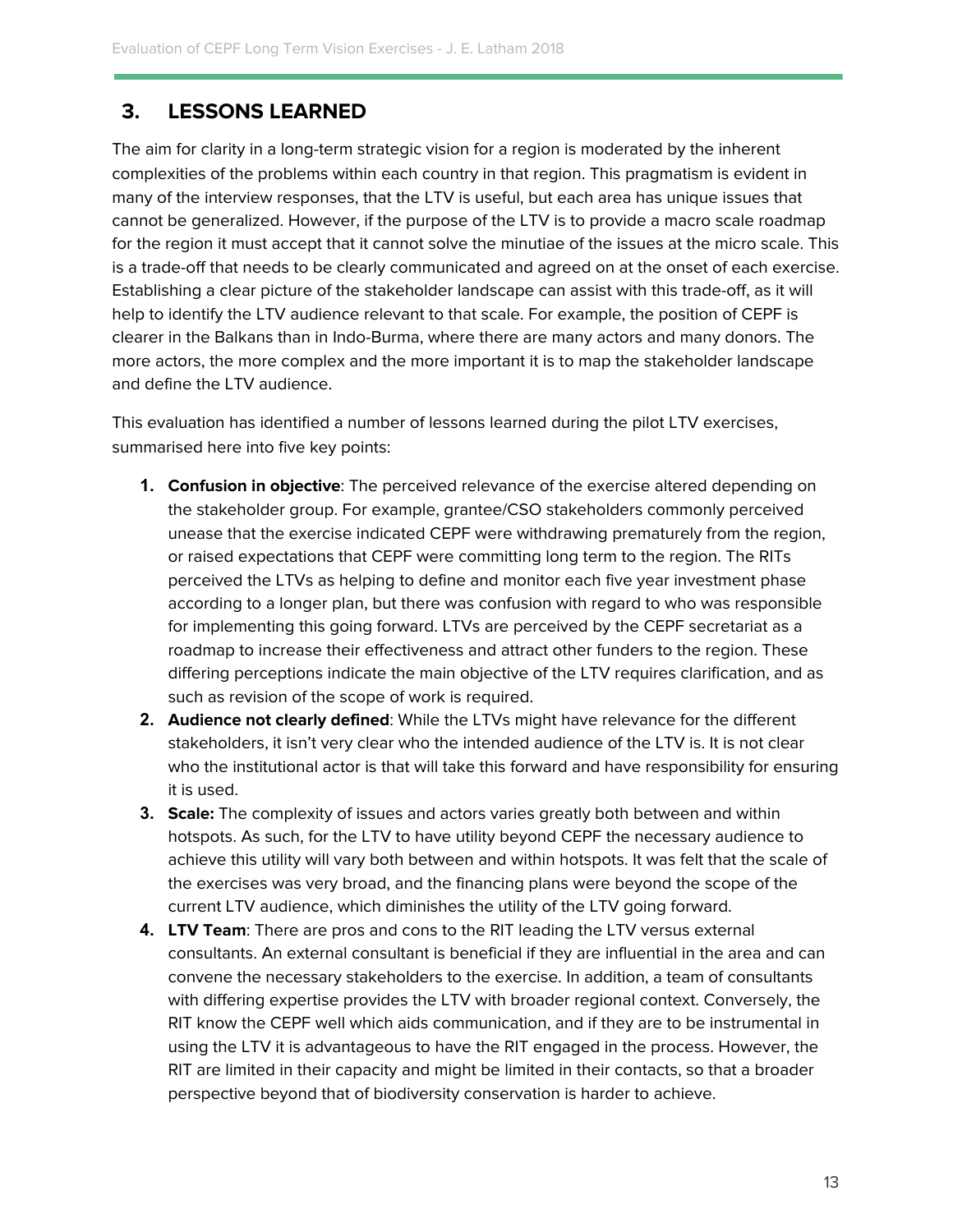**5. Lost momentum**: The time delay between the LTV exercises and approval by CEPF creates lost momentum and contributes to a lack of stakeholder engagement post-exercises. The LTV documents are long and detailed, and won't necessarily be read by external actors, potentially impacting the utility of the LTVs if they aren't being read and used by the intended audience.

## <span id="page-14-0"></span>**4. RECOMMENDATIONS**

<span id="page-14-1"></span>Based on the lessons learned from this evaluation and guided by the scope of work, the following are recommendations for future CEPF LTV exercises:

## 4.1.1. Institutional arrangements

Based on the complexity of the task and the lessons learned by this evaluation, the LTV exercises should be conducted by a team. Ideally, given the trade-offs outlined in section 3, a combination of the RIT and an external consultant acting as Chairperson would be most beneficial, if a high-level figure that can convene the necessary stakeholders is easily-identifiable in the region. This would depend on budget, and the region in question. Including the LTV exercise into the Terms of Reference for the RIT will help to foster ownership of the vision by the RIT going forward, especially if the RIT organisation already plan to remain in the region for that timeline. To achieve this, it will be necessary to communicate clearly in the LTV scope of work that the role of the RIT goes beyond the exercise and encompasses implementation of the vision. This would help to clear confusion in objective and audience, and a requirement of the scope of work could be that the RIT work with the Chairperson to identify and engage potential funding streams for that implementation. This point is elaborated on in 4.1.2., below.

## <span id="page-14-2"></span>4.1.2. Relevance

In their current form, the LTVs are most useful for the CEPF, as they are written from their perspective. To be more broadly owned, and go beyond the reach of the "usual suspects", the exercises will likely require a different approach. A common suggestion was one of needing to identify the intended audience at the beginning of each exercise, to ensure that the LTV targets are owned by that audience. This evaluation has identified the importance of two key stakeholder groups as the primary audience: the implementers of the LTV (the RIT) and the funders of the LTV (CEPF donors and other donors). Recommendations 4.1.1. and 4.1.3. both help to increase ownership and implementation of the LTV by the RIT. To assist with identification of the second audience group, the donors, an assessment of the stakeholder landscape is recommended, to define the key actors so that CEPF can navigate this landscape and extend relationships beyond its usual partners and collaborators. Engaging the CEPF donor council in this exercise would be beneficial, given their influence with other donors and senior figures in the region. The donor council might also be best-placed to identify the external consultant that can act as the LTV Chairperson and convene senior figures, which will also ensure CEPF donor council engagement in each LTV from an early stage.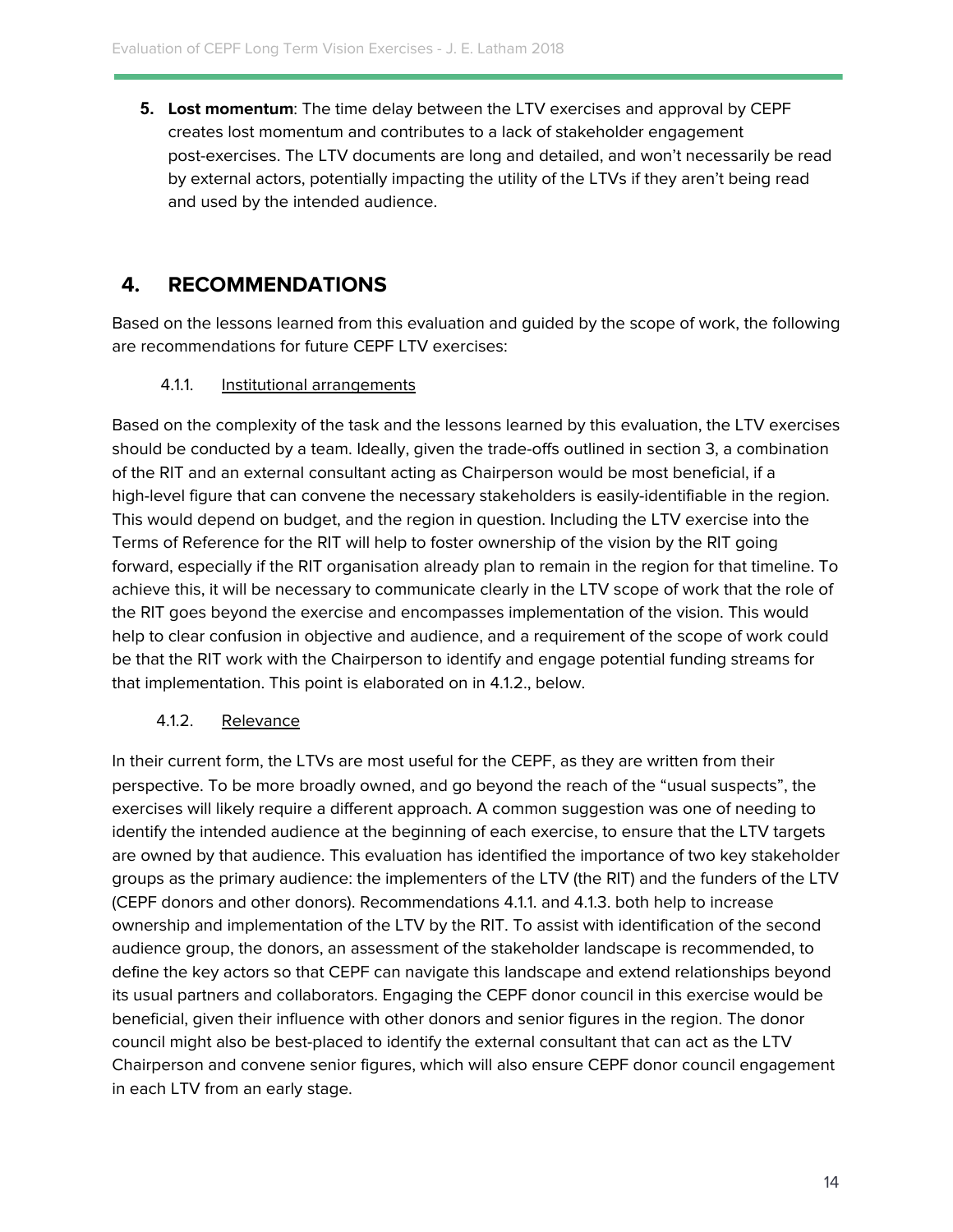Following this recommendation would require a revision of the LTV scope of work. In their current format, the scope of work for the LTVs were achieved given that they each identify targets and milestones and have developed a financial plan. However, if the objective is to convene senior figures and encourage long-term cooperation, as described above, then the scope of work needs to be revised to reflect this. This might mean a two-step process if required: the first, as described above, being a collaboration between the RIT and the CEPF secretariat and donor council to identify the key actors in the region and potential candidates for the Chairperson role. Then, the second step remains similar to the current LTV format, except the scope of work more clearly defines the intended audience of the LTV based on the results of the first step. An iterative approach such as this would also help to provide clarity to the purpose of the exercise, with the role of the intended audience defined during step one and the LTV objective more clearly defined to reflect that audience.

All of the pilot LTVs cited difficulty in engaging the private sector, yet respondents also disputed whether this affected the utility of the LTV given the conflicting interests their engagement would pose. The ability to engage private sector will vary by region, and the interests at stake. The iterative approach recommended here would help to determine whether key actors within the private sector are necessary to achieve the LTV objective in that region.

## 4.1.3. Ownership

It it important to identify the institutional actor who is responsible for maintaining momentum and ensure all participants know who this is. Given recommendation 4.1.1., the RIT is best-placed to act in this role and it would further serve to improve their ownership of the LTV and implementation of its recommendations. Delays in approval will be difficult to avoid, and so re-convening key actors after approval to discuss findings and ensure ownership could help to mitigate lost momentum. Options include holding a side session at other events in the region where stakeholders are already gathered, or producing additional outputs that are simplified and convey the right message to the target audience such as short videos (as the Balkans produced), or infographics.

The transition tables and milestones within the LTV are quite academic, and potentially difficult for non-CEPF actors to engage with. To help foster ownership amongst those not involved in the exercises, a series of more accessible recommendations might be best. For example, in the Indo-Burma LTV a series of recommendations are presented in a standardized manner that focuses on key outcomes, each identified to help accelerate progress towards CEPF transition in the region. Such brief summaries that are consistent in design can be more easily circulated and useful for CEPF promotional activities.

## <span id="page-15-0"></span>4.1.4. Timing

The timing of the LTV presents a number of trade-offs. At the beginning of a funding phase, CEPF might not necessarily have harnessed the necessary knowledge, connections and credibility in the region to effectively achieve the LTV. In addition, the RIT are potentially overwhelmed during the beginning of a funding phase to conduct the LTV. However, as evidenced here, if conducted towards the end of the funding phase it creates concern for CSOs that CEPF are withdrawing,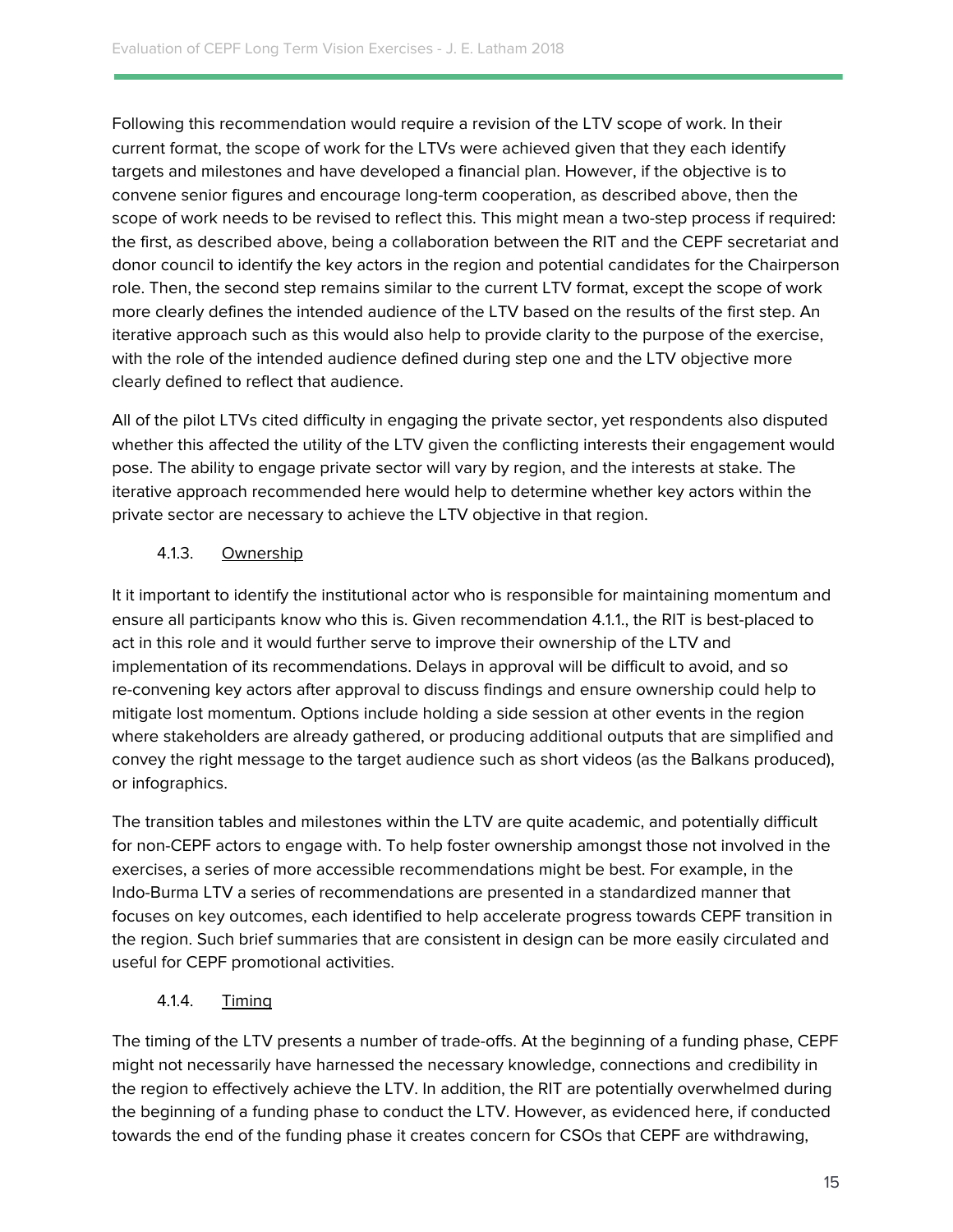and creates an incentive to showcase the need for support rather than a long-term vision for withdrawal. In addition, the LTV would not be available for the next EP which is arguably a significant use of the document.

Given a large number of stakeholders are consulted at the beginning of a funding phase for the EP, it seems wise to utilize this opportunity for the LTV. This would need careful planning, as if an iterative approach is adopted (as per section 4.1.2) the targeted consultations could take place before the EP, to allow national consultations to occur alongside the profiling. In addition, timing the LTV exercise at the beginning of a funding phase will mean the first EP effectively reflects the first five years of the LTV, and the LTV can then be used to help define the following 5 year workplans in each reiteration of the EP.

The optimal timing of the exercise might vary from region to region, depending on the stage of CEPF investment at the time. Therefore, to help determine the timing of the LTV a number of criteria could be used to identify the optimal timing for that region, meaning it could vary between regions. These criteria could include:

- What phase of funding the region is currently in
- What stage of the 5 year funding phase the region is currently in
- CEPF knowledge and influence in the region
- Relationship with RIT
- <span id="page-16-0"></span>● Upcoming events in the region for which key stakeholders may already be convening

#### 4.1.5. Value for money

To ensure value for money, it is important that the objective of the LTV exercise is clarified, and the institutional actor responsible for the vision going forward is identified (see sections 4.1.2 and 4.1.3). Whilst engaging a senior figure as a Chairperson as well as the RIT to lead the LTVs could add extra cost, the return on investment would be beneficial if the right figure is identified. This extra cost could be negated with the use of more targeted methods tailored to each region, for example conducting initial conversations with key stakeholders to define the scale and scope of work will be more efficient than lengthy consultations, especially if these consultations are taking place already for the EP.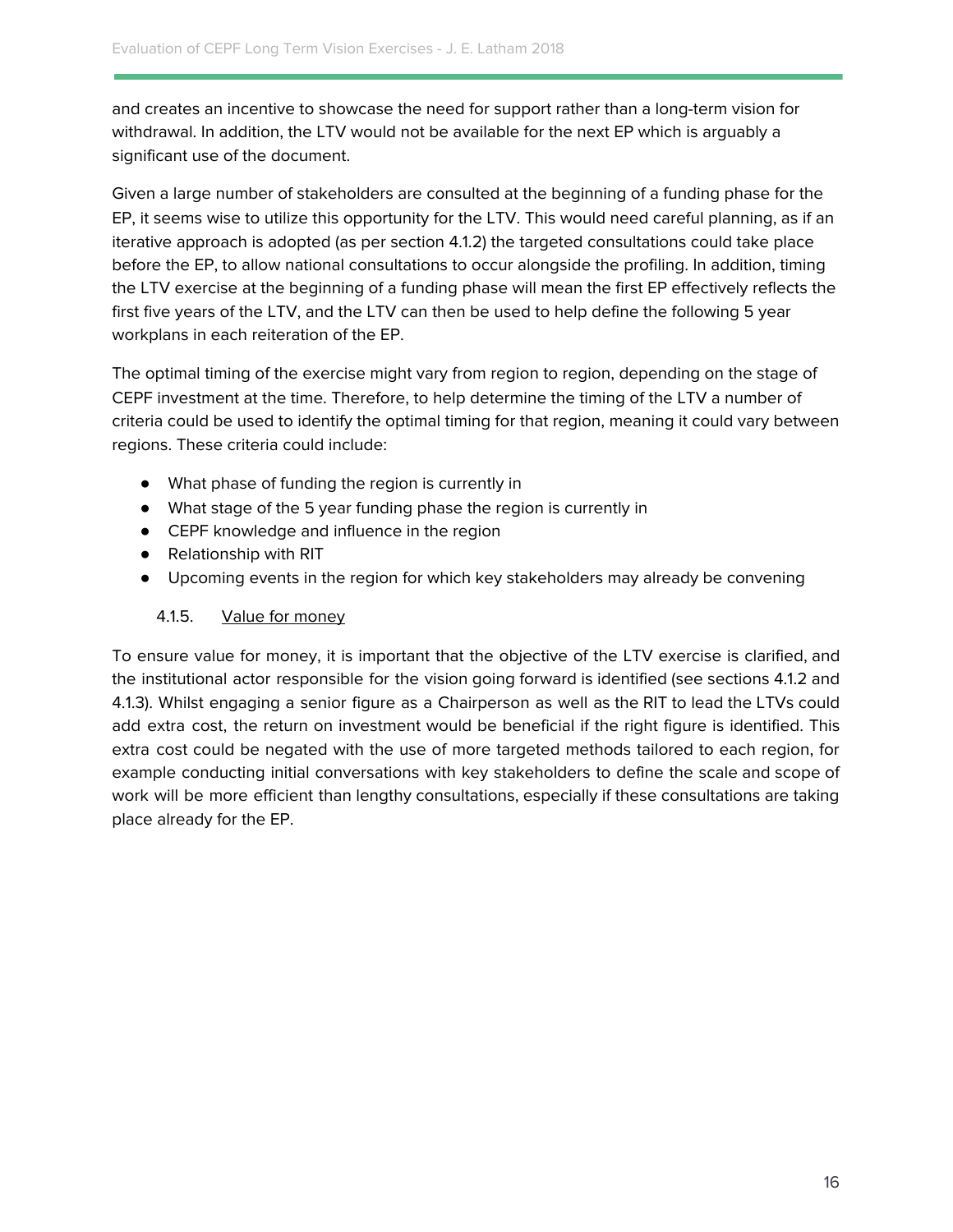## <span id="page-17-0"></span>**ANNEXES**

## <span id="page-17-1"></span>**ANNEX 1. DOCUMENTS CONSULTED**

| ID                         | <b>Document Name</b>                                | <b>Document Description</b>                                                              |  |  |  |
|----------------------------|-----------------------------------------------------|------------------------------------------------------------------------------------------|--|--|--|
| <b>LTV GENERAL</b>         |                                                     |                                                                                          |  |  |  |
| LTV1                       | Ops Manual Section 3.9_LTVs.                        | Section of CEPF operations manual describing the<br>intended purpose and content of LTVs |  |  |  |
| <b>BALKANS</b>             |                                                     |                                                                                          |  |  |  |
| <b>B1</b>                  | <b>Balkans Long-term Vision</b>                     | <b>Balkans LTV</b>                                                                       |  |  |  |
| <b>B2</b>                  | <b>ToR Lead Consultant Balkans LTV</b>              | Scope of work for the LTV lead consultant                                                |  |  |  |
| B <sub>3</sub>             | ToR support team Balkans LTV                        | Scope of work for the LTV support team                                                   |  |  |  |
| B4                         | Postojna list of participants                       | List of LTV participants in consultation in Postojna<br>8.12.15 (31 people total)        |  |  |  |
| <b>B5</b>                  | <b>Contacts for Balkans</b>                         | Main contact details for the Balkans LTV                                                 |  |  |  |
| <b>B6</b>                  | CEPF-LIST OF<br>PEOPLE-INSTITUTIONS                 | List of institutions and people visited during LTV<br>exercise                           |  |  |  |
| <b>EASTERN AFROMONTANE</b> |                                                     |                                                                                          |  |  |  |
| EAM1                       | <b>EAM LTV.Attempt 1</b>                            | 1st version of EAM LTV                                                                   |  |  |  |
| EAM <sub>2</sub>           | <b>EAM.LTV UpdateFinal</b>                          | 2nd version EAM LTV                                                                      |  |  |  |
| EAM3                       | <b>EAM.Instructions to Consultant.LTV</b><br>Update | Instructions for 2nd version LTV consultant (how to<br>apply)                            |  |  |  |
| EAM4                       | <b>EAM.LTV Update.ToR</b>                           | Scope of work for LTV consultant (for the update of<br>LTV)                              |  |  |  |
| EAM5                       | Contacts for EAM                                    | Main contact details for Eastern Afromontane                                             |  |  |  |
| EAM6                       | FDI SOW                                             | Scope of work for 1st LTV                                                                |  |  |  |
| <b>INDO-BURMA</b>          |                                                     |                                                                                          |  |  |  |
| IB1                        | Indo-Burma Long-term Vision                         | Indo-Burma LTV                                                                           |  |  |  |
| IB <sub>2</sub>            | RfP.Indo-Burma LT Vision.CEPF                       | Scope of work for the LTV consultant                                                     |  |  |  |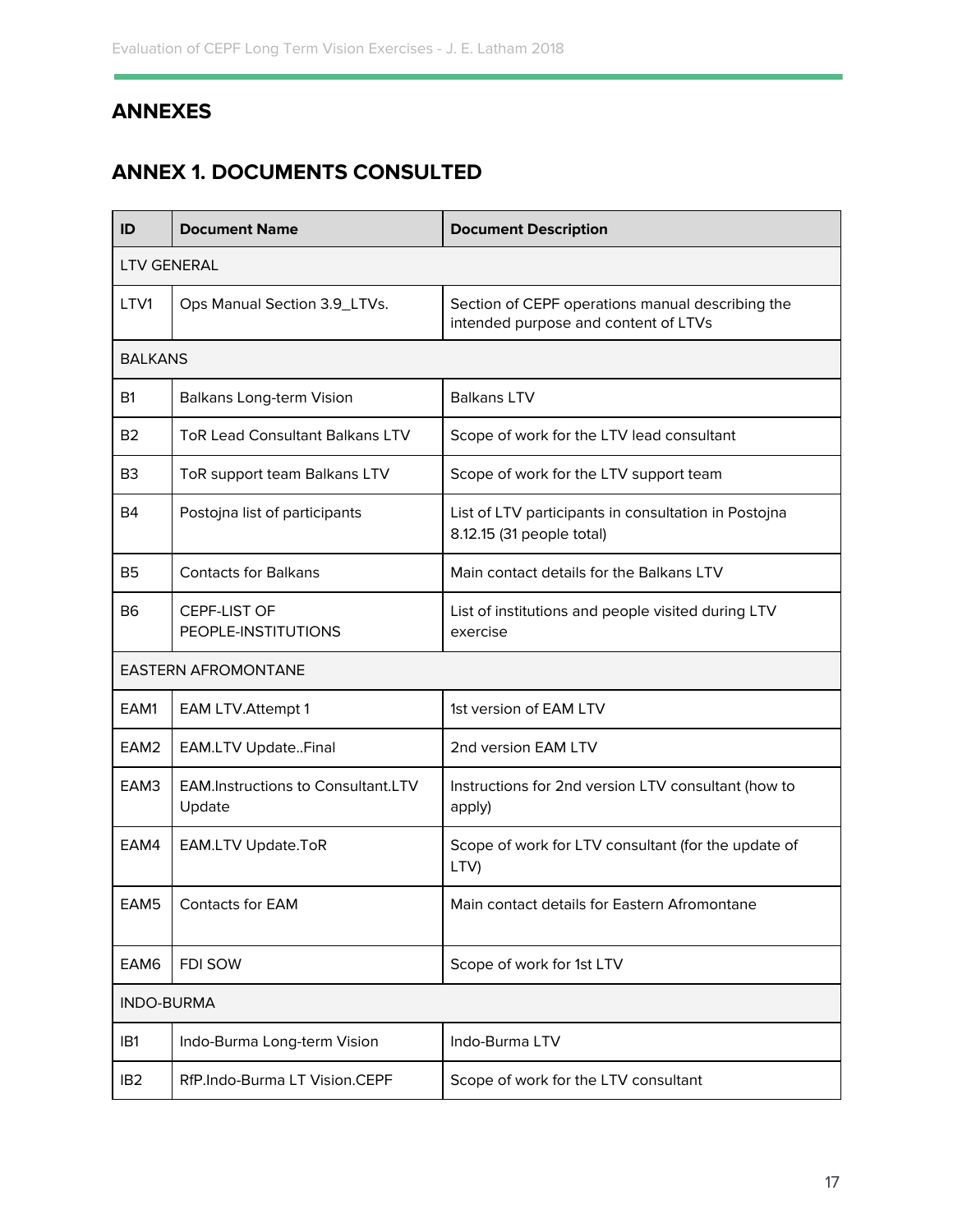| IB <sub>3</sub> | Indo-Burma CEPF Long-Term Vision<br>Stakeholders consulted       | List of institutions and people consulted for LTV (103<br>total) |
|-----------------|------------------------------------------------------------------|------------------------------------------------------------------|
| IB4             | List of contacts for LTV Indo-Burma                              | Main contact list for Indo-Burma LTV                             |
| IB <sub>5</sub> | Attachment 1 - Financing plan for<br>Indo-Burma long-term vision | LTV financing plan for Indo-Burma                                |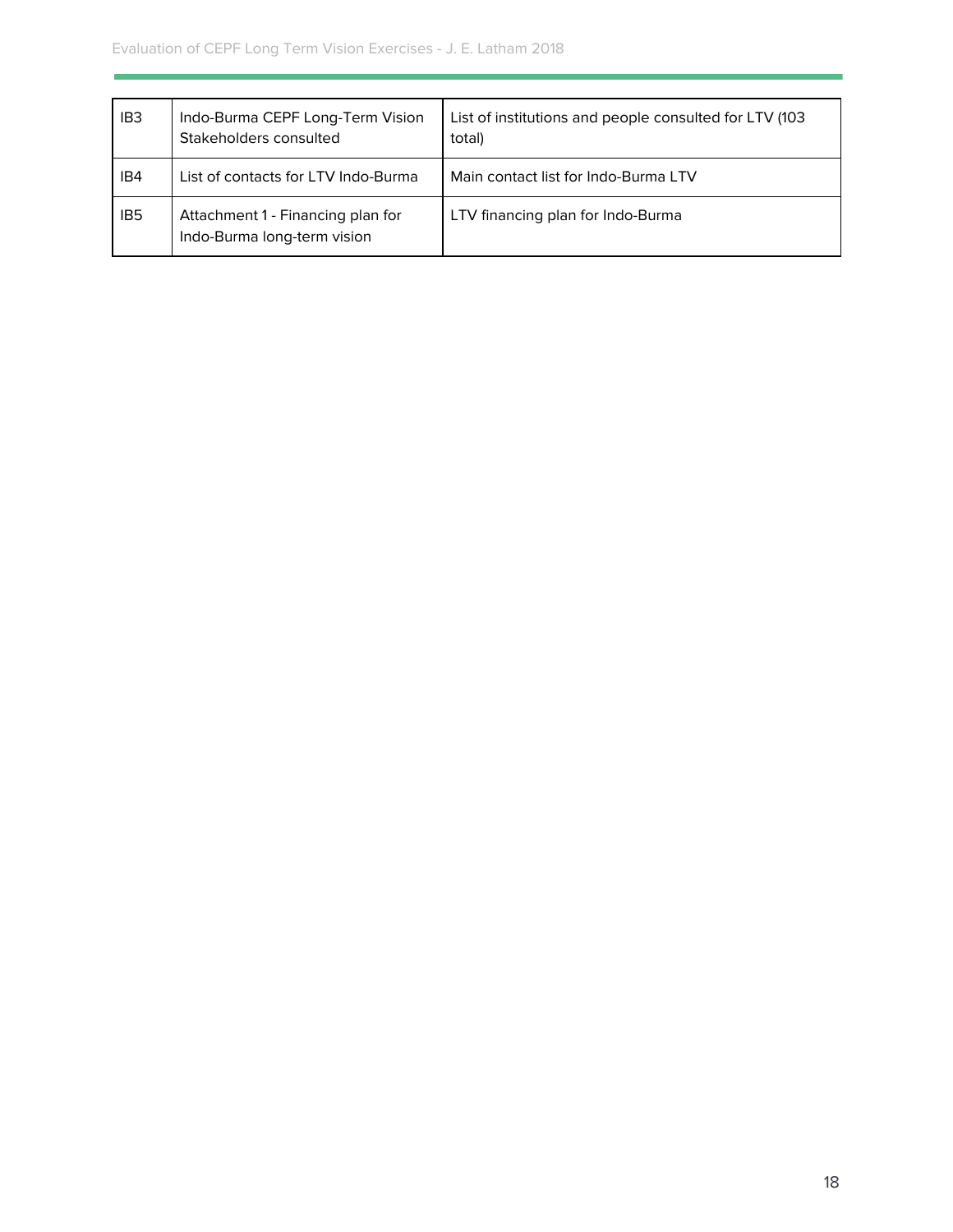## <span id="page-19-0"></span>**ANNEX 2. EVALUATION MATRIX**

| Q.  | <b>Evaluation criteria</b><br>questions                                                                                                                                                                                                                | <b>Indicators</b>                                                                                                                                                                                                                                                                                            | <b>Sources</b>                                                                                                                      | <b>Methodology</b>                                                   |  |
|-----|--------------------------------------------------------------------------------------------------------------------------------------------------------------------------------------------------------------------------------------------------------|--------------------------------------------------------------------------------------------------------------------------------------------------------------------------------------------------------------------------------------------------------------------------------------------------------------|-------------------------------------------------------------------------------------------------------------------------------------|----------------------------------------------------------------------|--|
| 1   | Relevance: Was the LTV exercise relevant to the interests and needs of: (i) CEPF grantees<br>and other civil society organizations; (ii) the regional implementation team; (iii) CEPF and<br>its donors; and (iv) other funders active in the hotspot? |                                                                                                                                                                                                                                                                                                              |                                                                                                                                     |                                                                      |  |
| 1.1 | To what extent was the<br>LTV exercise in line with<br>the interests and needs of<br>CEPF grantees and other<br>CSO <sub>s</sub> ?                                                                                                                     | Number and type of<br>$\bullet$<br>CEPF grantees and<br>other CSOs involved<br>in the LTV exercise<br>How were these<br>agencies consulted?<br>Level of participation<br>of these agencies in<br>the exercise activities<br>Consistency with<br>CEPF grantees and<br>other CSOs priorities<br>and strategies | Scope of<br>$\bullet$<br>work<br>documents<br><b>LTV</b><br>document &<br>associated<br>outputs                                     | Desk review<br>$\bullet$<br>Key informant<br>$\bullet$<br>interviews |  |
| 1.2 | To what extent was the<br>LTV exercise in line with<br>the interests and needs of<br>the RIT?                                                                                                                                                          | Level of RIT input in<br>the exercise<br>Consistency with RIT<br>priorities and<br>strategies                                                                                                                                                                                                                | Scope of<br>$\bullet$<br>work<br>documents<br><b>LTV</b><br>$\bullet$<br>document &<br>associated<br>outputs                        | Desk review<br>$\bullet$<br>Key informant<br>interviews              |  |
| 1.3 | To what extent was the<br>LTV exercise in line with<br>the interests and needs of<br>CEPF and its donors?                                                                                                                                              | Level of CEPF and<br>donor input in the<br>exercises<br>Consistency with<br>CEPF and donor<br>priorities and<br>strategies                                                                                                                                                                                   | CEPF's<br>$\bullet$<br>Operational<br>Manual.<br>Scope of<br>work<br>documents<br><b>LTV</b><br>document &<br>associated<br>outputs | Desk review<br>$\bullet$<br>Key informant<br>interviews              |  |
| 1.4 | To what extent was the<br>LTV exercise in line with<br>the interests and needs of<br>other funders in the<br>hotspot?                                                                                                                                  | Number and type of<br>other funders involved<br>in the LTV exercise<br>Were other funders<br>consulted? How?<br>Level of participation<br>of other funders in the<br>exercise activities<br>Consistency with<br>other funders<br>priorities and                                                              | Scope of<br>work<br>documents<br><b>LTV</b><br>$\bullet$<br>document &<br>associated<br>outputs                                     | Desk review<br>Key informant<br>interviews                           |  |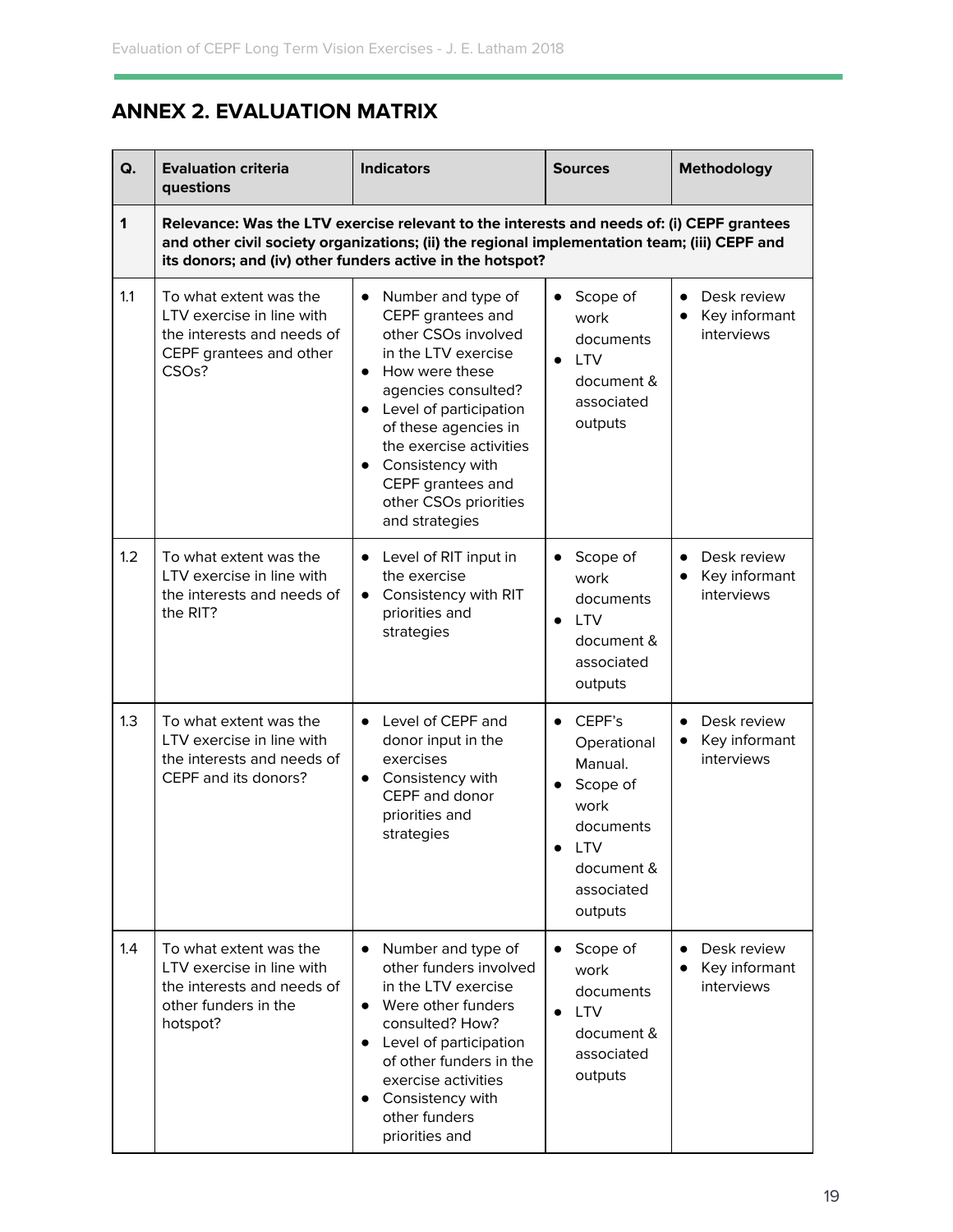|                         |                                                                                                         | strategies                                                                                                                                                                                                                                                                                                                                                                                                                                                                      |                                                                                                                                                               |                                                         |
|-------------------------|---------------------------------------------------------------------------------------------------------|---------------------------------------------------------------------------------------------------------------------------------------------------------------------------------------------------------------------------------------------------------------------------------------------------------------------------------------------------------------------------------------------------------------------------------------------------------------------------------|---------------------------------------------------------------------------------------------------------------------------------------------------------------|---------------------------------------------------------|
| 1.5                     | To what extent was the<br>LTV exercise in line with<br>the interests and needs of<br>region/sub-region? | How were<br>$\bullet$<br>stakeholders<br>identified?<br>How were<br>$\bullet$<br>stakeholders<br>consulted?<br>Number and type of<br>stakeholders (incl.<br>government and<br>private sector)<br>involved in the LTV<br>exercise<br>Appropriateness of<br>stakeholders/scale of<br>representation<br>(regional, national,<br>sub-national)<br>Level of participation<br>of these stakeholders<br>in the LTV exercise<br>Consistence with<br>national targets and<br>commitments | CEPF's<br>$\bullet$<br>Operational<br>Manual.<br>Scope of<br>$\bullet$<br>work<br>documents<br><b>LTV</b><br>$\bullet$<br>document &<br>associated<br>outputs | Desk review<br>$\bullet$<br>Key informant<br>interviews |
| 1.6                     | What are the overall<br>strengths and weaknesses<br>of the LTV exercise?                                | What are the key<br>$\bullet$<br>strengths and<br>weaknesses of the<br>LTV exercise and its<br>outputs?<br>Who are the key<br>$\bullet$<br>benefactors of the<br>LTV documents                                                                                                                                                                                                                                                                                                  | CEPF's<br>$\bullet$<br>Operational<br>Manual.<br>Scope of<br>work<br>documents<br><b>LTV</b><br>document &<br>associated<br>outputs                           | Desk review<br>$\bullet$<br>Key informant<br>interviews |
| $\overline{\mathbf{2}}$ | results?                                                                                                | Efficiency: How efficiently was the budget allocated to the LTV exercise converted into                                                                                                                                                                                                                                                                                                                                                                                         |                                                                                                                                                               |                                                         |
| 2.1                     | To what extent was the<br>LTV exercise achieved<br>according to the proposed<br>budget?                 | Were the exercises<br>$\bullet$<br>completed within<br>budget?<br>Extent of over- or<br>٠<br>under-budget (%)<br>Were the exercises<br>$\bullet$<br>completed within the<br>timeline?<br>Suitability of the<br>$\bullet$<br>budget for the LTV<br>exercise<br>Suitability of the<br>$\bullet$<br>timeline for the LTV                                                                                                                                                           | Scope of<br>$\bullet$<br>work<br>documents<br><b>LTV</b><br>document &<br>associated<br>outputs                                                               | Desk review<br>$\bullet$<br>Key informant<br>interviews |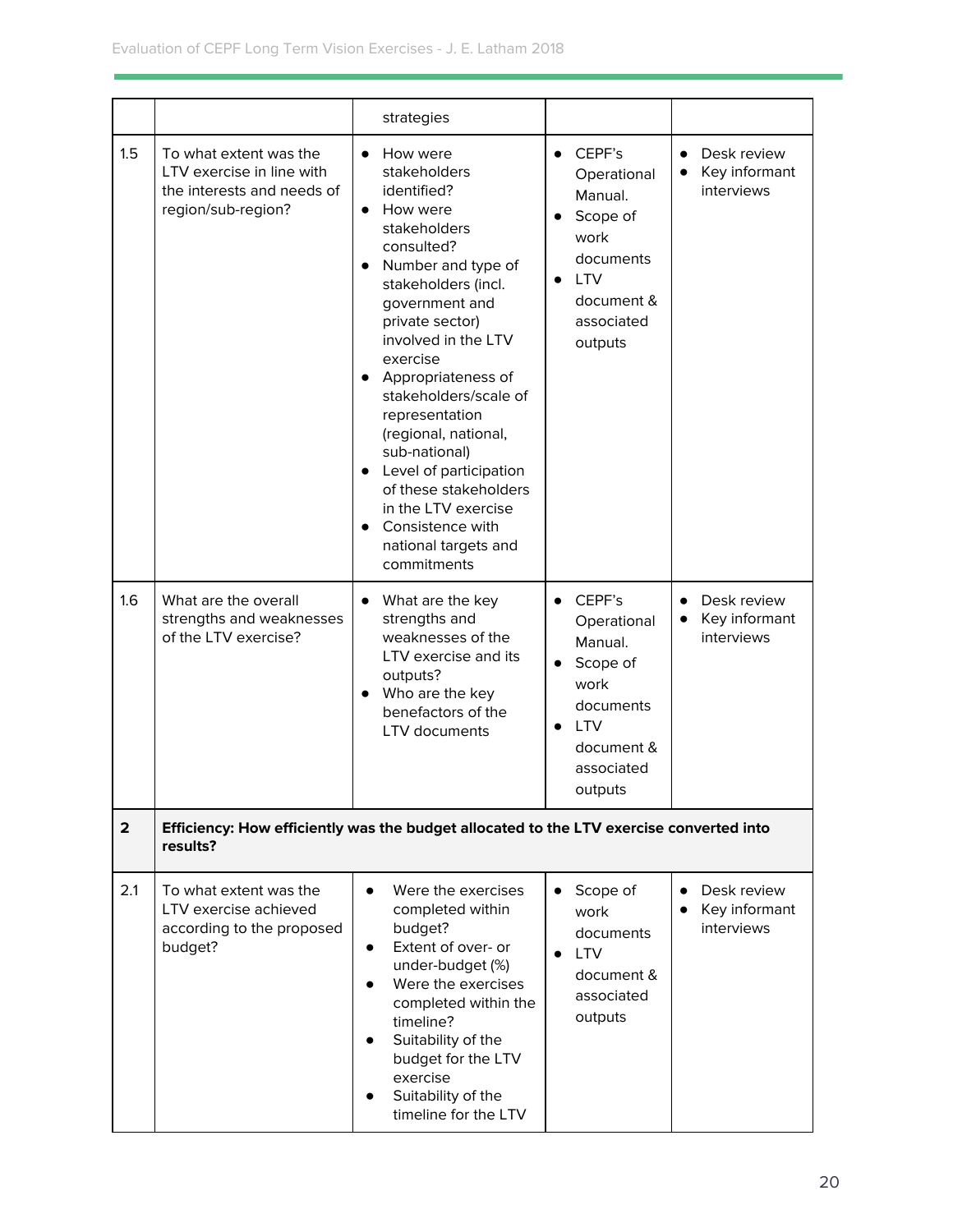|     |                                                               | exercise<br>Suitability of the<br>methodology for the<br>LTV exercise                                                                                                                                                                                                                                                                                          |                                                                                                 |                                                         |
|-----|---------------------------------------------------------------|----------------------------------------------------------------------------------------------------------------------------------------------------------------------------------------------------------------------------------------------------------------------------------------------------------------------------------------------------------------|-------------------------------------------------------------------------------------------------|---------------------------------------------------------|
| 2.2 | What was the quality of<br>management of the LTV<br>exercise? | How and why was<br>$\bullet$<br>LTV team chosen?<br>RIT or external?<br>Suitability of LTV<br>$\bullet$<br>Team expertise<br>Costs and benefits<br>of RIT-led vs.<br>externally-led<br>Quality of<br>communication<br>within team<br>Quality of<br>communication<br>between team and<br><b>CEPF</b><br>Degree of<br>adaptation required<br>during LTV exercise | Scope of<br>work<br>documents<br><b>LTV</b><br>document &<br>associated<br>outputs              | Desk review<br>$\bullet$<br>Key informant<br>interviews |
| 3   |                                                               | Effectiveness: Was the scope of work for the exercise fulfilled? What were the factors that<br>influenced the effective completion of the scope of work?                                                                                                                                                                                                       |                                                                                                 |                                                         |
| 3.1 | How appropriate was the<br>scope of work?                     | Was the Scope of<br>$\bullet$<br>Work clear and<br>comprehensive?<br>What influenced the<br>timing of the LTV?                                                                                                                                                                                                                                                 | Scope of<br>work<br>documents<br><b>LTV</b><br>$\bullet$<br>document &<br>associated<br>outputs | Desk review<br>Key informant<br>interviews              |
| 3.2 | To what extent was the<br>scope of work fulfilled?            | Were the scope of<br>$\bullet$<br>work objectives<br>achieved?<br>Clarity of LTV<br>$\bullet$<br>document in<br>particular the<br>recommendations/n<br>ext steps<br>Utility of LTV<br>$\bullet$<br>document going<br>forward<br>Are the LTVs for<br>each region<br>comparable?<br>Barriers/obstacles to<br>achieving the<br>exercise<br>Key factors that       | Scope of<br>work<br>documents<br><b>LTV</b><br>document &<br>associated<br>outputs              | Desk review<br>$\bullet$<br>Key informant<br>interviews |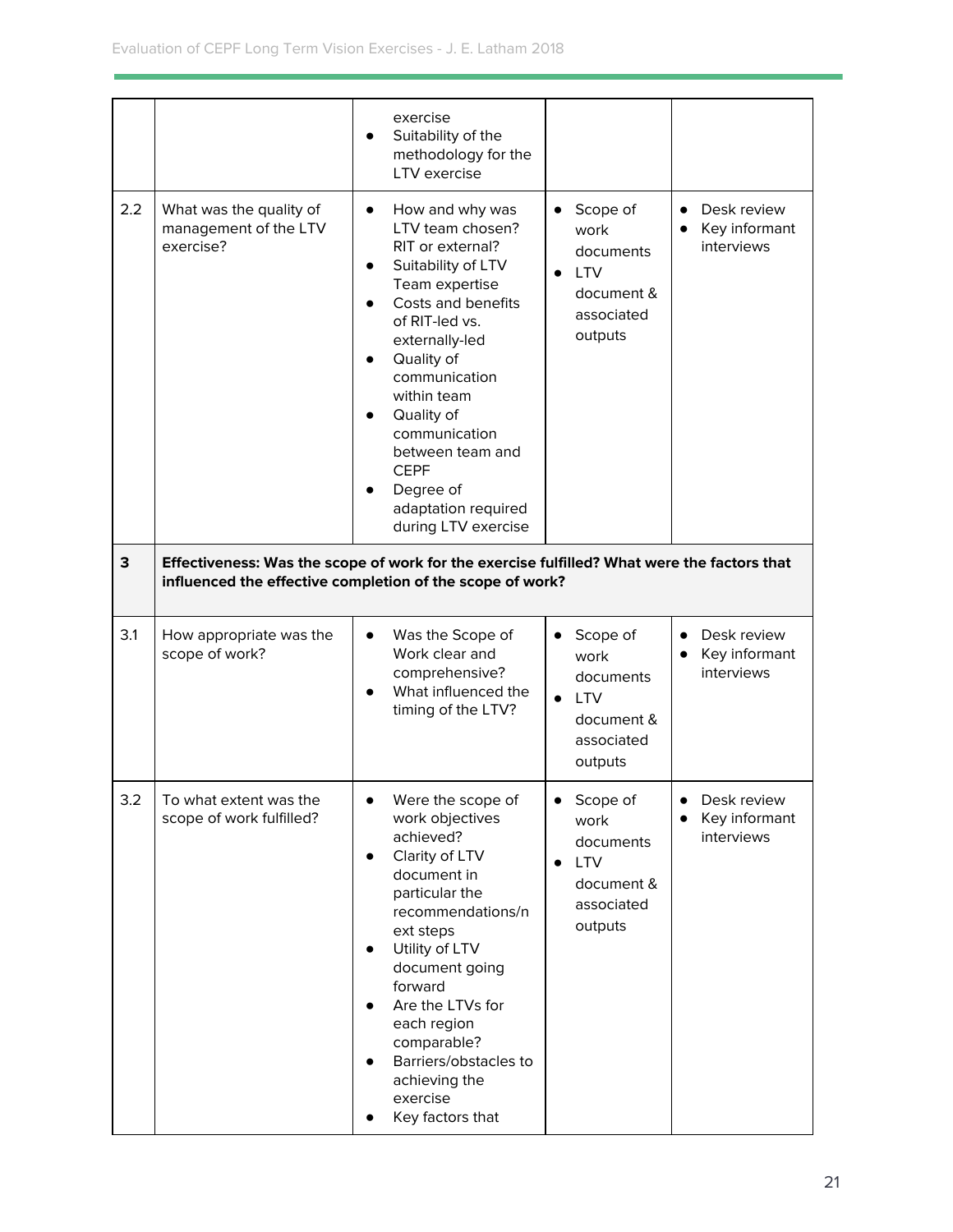| facilitated the<br>exercise |
|-----------------------------|
|-----------------------------|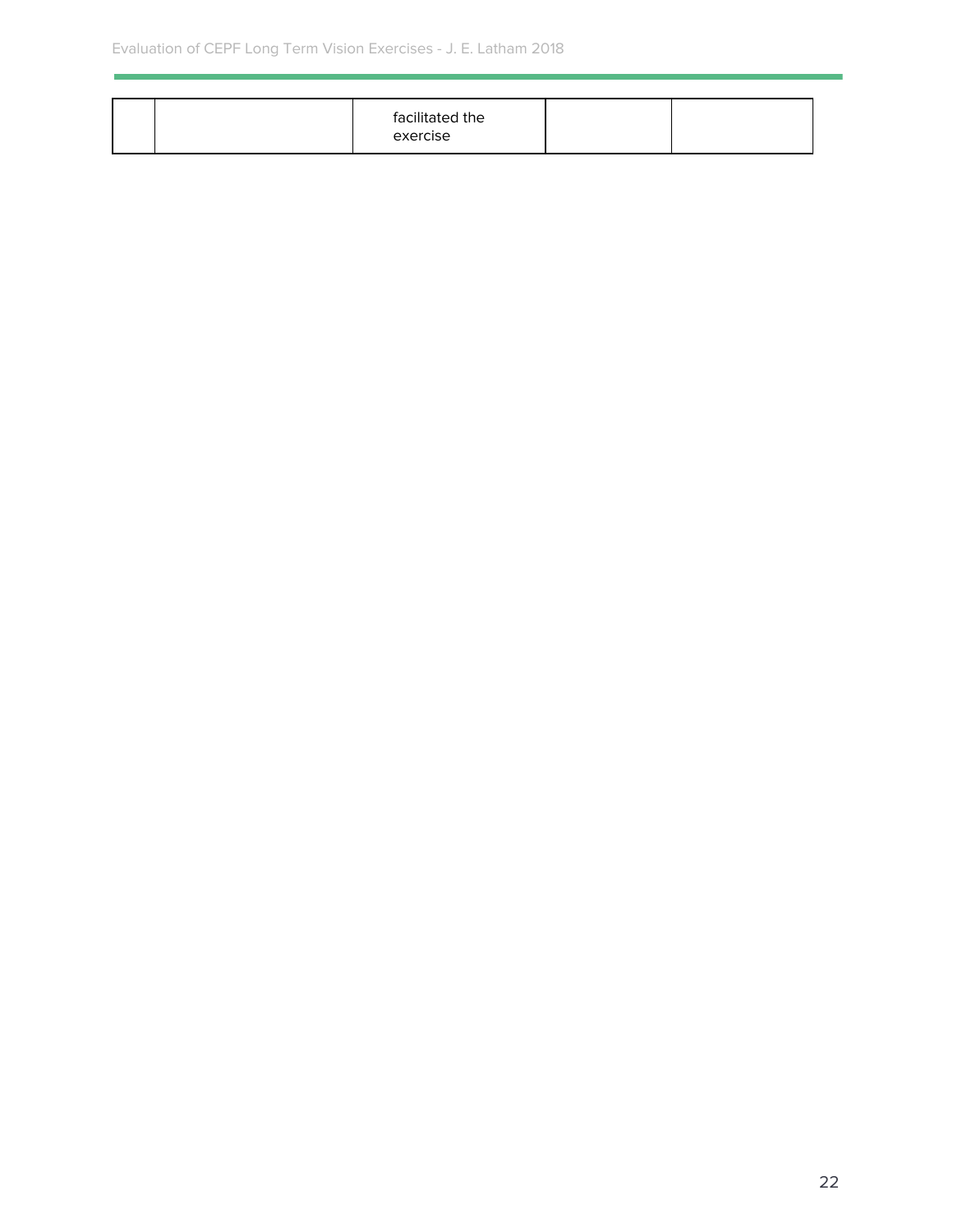## <span id="page-23-0"></span>**ANNEX 3. KEY INFORMANTS CONSULTED**

| ID             | Name                           | Organisation                                                      | <b>Position/LTV role</b>                                       | <b>Stakeholder</b><br>group |  |  |  |
|----------------|--------------------------------|-------------------------------------------------------------------|----------------------------------------------------------------|-----------------------------|--|--|--|
|                | <b>LTV GENERAL</b>             |                                                                   |                                                                |                             |  |  |  |
| 1              | Nina Marshall                  | <b>CEPF</b>                                                       | Senior Director, Monitoring,<br><b>Evaluation and Outreach</b> | <b>CEPF</b>                 |  |  |  |
| $\overline{2}$ | Olivier Langrand               | <b>CEPF</b>                                                       | <b>Executive Director</b>                                      | <b>CEPF</b>                 |  |  |  |
| 3              | Patricia Zurita                | <b>Birdlife</b>                                                   | CEO Birdlife, previous<br><b>Executive Director CEPF</b>       | <b>CEPF</b>                 |  |  |  |
|                | <b>BALKANS LTV</b>             |                                                                   |                                                                |                             |  |  |  |
| 4              | <b>Pierre Carret</b>           | <b>CEPF</b>                                                       | <b>Grant Director</b>                                          | <b>CEPF</b>                 |  |  |  |
| 5              | <b>Borut Rubinic</b>           | <b>DOPPS</b>                                                      | RIT Sub-regional Coordinator                                   | <b>RIT</b>                  |  |  |  |
| 6              | Mojmir Mrak                    | Academic                                                          | Independent consultant and Professor - LTV Team Leader         | <b>LTV Team</b>             |  |  |  |
| 7              | Anne-Theo Seinen               | EU DG ENV                                                         | Policy Officer, European<br>Commission                         | Participant/CEPF<br>Donor   |  |  |  |
|                | <b>EASTERN AFROMONTANE LTV</b> |                                                                   |                                                                |                             |  |  |  |
| 8              | Dan Rothberg                   | <b>CEPF</b>                                                       | <b>Grant Director</b>                                          | <b>CEPF</b>                 |  |  |  |
| 9              | Maaike Manten                  | <b>Birdlife</b>                                                   | <b>RIT Leader</b>                                              | <b>RIT</b>                  |  |  |  |
| 10             | Julius Arinaitwe               | <b>Birdlife</b>                                                   | Regional Director for Africa /<br>LTV Update Team Leader       | (2nd) LTV Team              |  |  |  |
| 11             | Alex Muhweezi                  | Independent consultant                                            | 1st LTV writer                                                 | (1st) LTV Team              |  |  |  |
|                | <b>INDO-BURMA LTV</b>          |                                                                   |                                                                |                             |  |  |  |
| 12             | Jack Tordoff                   | <b>CEPF</b>                                                       | <b>Managing Director</b>                                       | <b>CEPF</b>                 |  |  |  |
| 13             | <b>Scott Perkin</b>            | <b>IUCN</b>                                                       | <b>RIT Leader</b>                                              | <b>RIT</b>                  |  |  |  |
|                |                                | Independent<br>consultant/Previous Head<br>of IUCN SouthEast Asia |                                                                |                             |  |  |  |
| 14             | <b>Robert Mather</b>           | Group                                                             | <b>LTV Team Leader</b>                                         | <b>LTV Team</b>             |  |  |  |
| 15             | Jake Brunner                   | <b>IUCN</b>                                                       | RIT / LTV Team                                                 | LTV Team                    |  |  |  |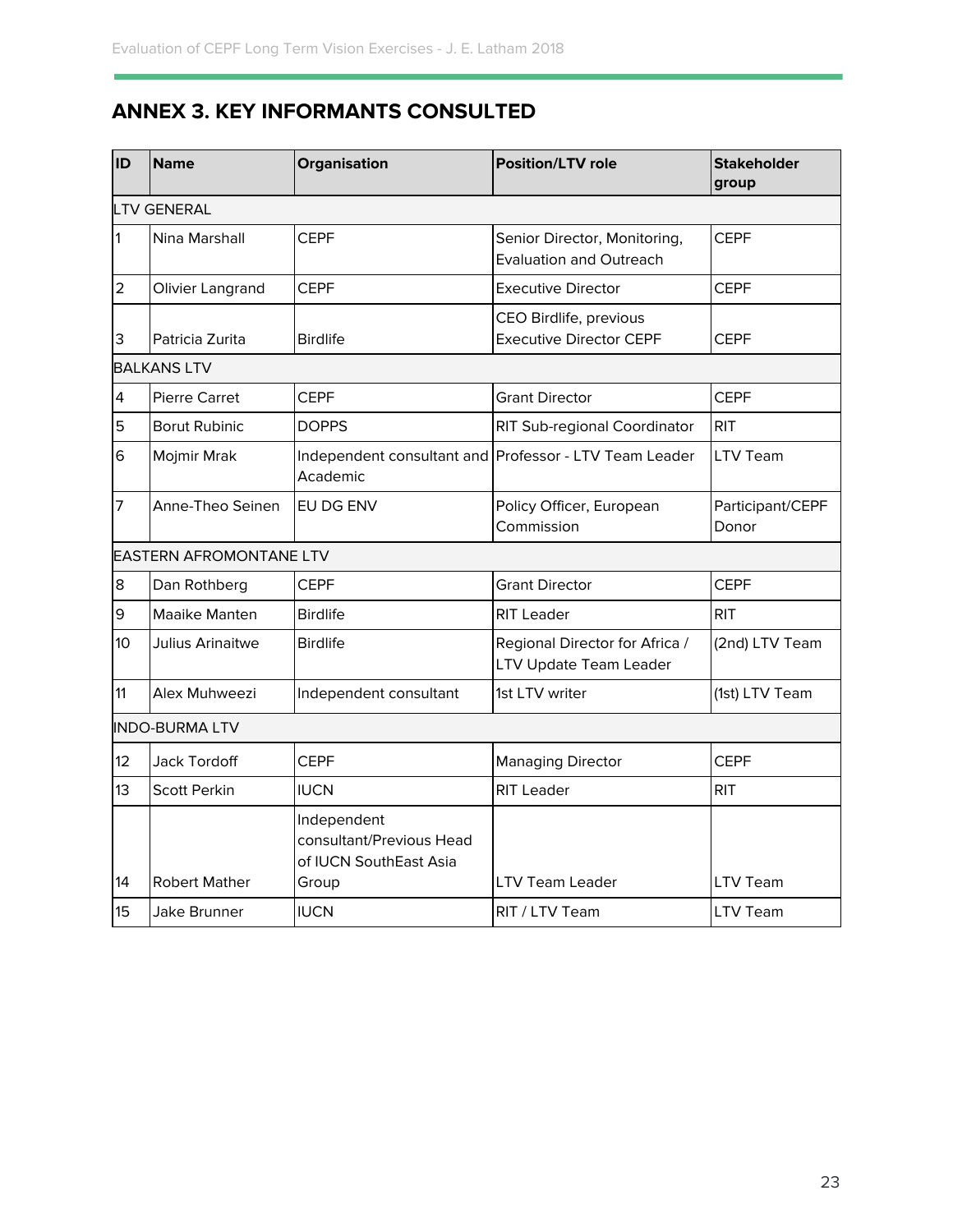## <span id="page-24-0"></span>**ANNEX 4. TERMS OF REFERENCE FOR THE EVALUATION**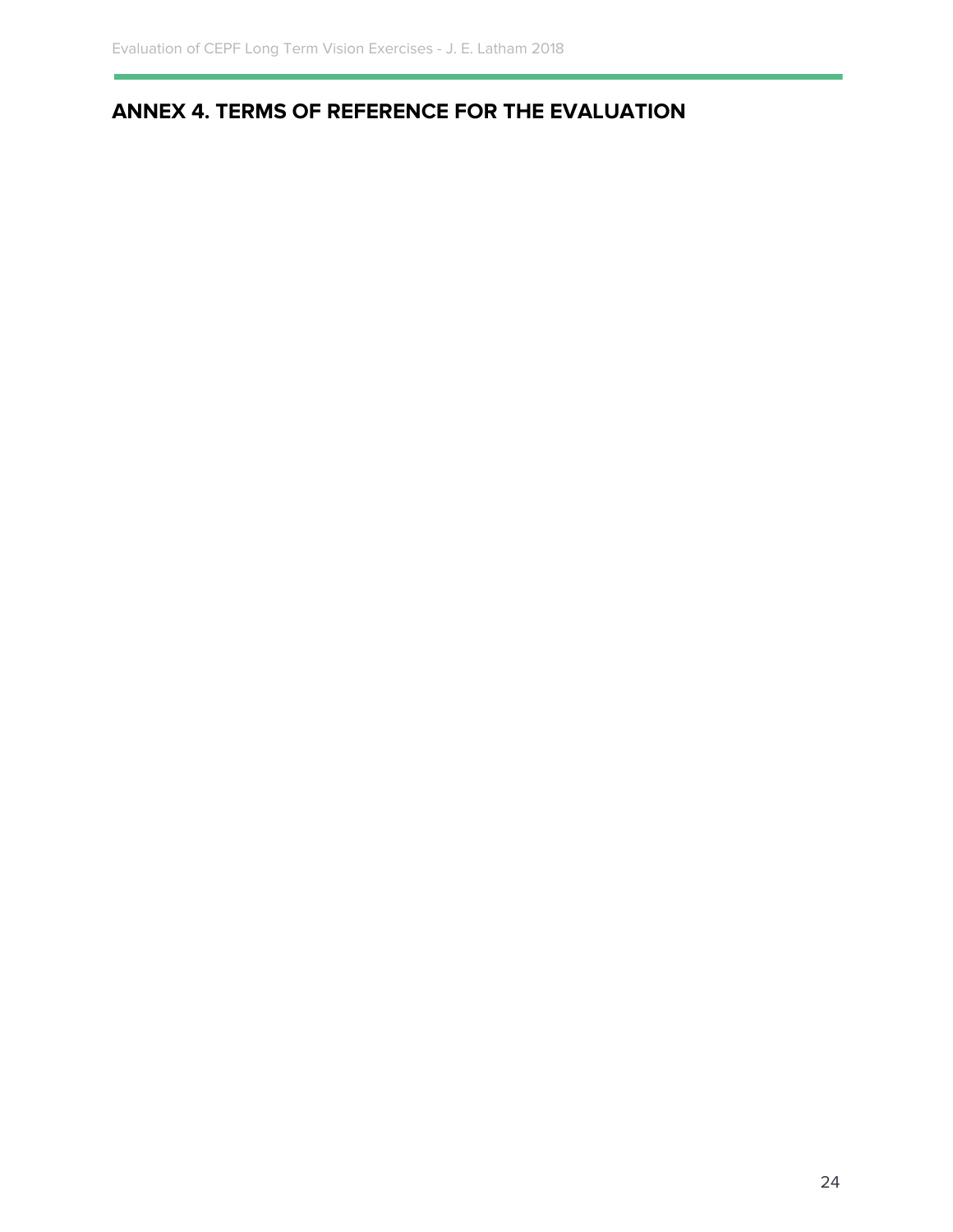# **CRITIC**

## **Critical Ecosystem Partnership Fund Call for Proposals Evaluation of Pilot Long-term Vision Exercises**

| <b>Opening date:</b> | Monday, 19 February 2018                                      |
|----------------------|---------------------------------------------------------------|
| <b>Closing date:</b> | Monday, 19 March 2018, 4:00 p.m. (U.S. EST)                   |
| Submission:          | Applications should be sent by email to nmarshall@cepf.net.   |
| Location:            | CEPF, 2011 Crystal Drive, Suite 500, Arlington, VA 22202, USA |

#### **1. Invitation**

The Critical Ecosystem Partnership Fund (CEPF) is a joint initiative of l'Agence Française de Développement, Conservation International (CI), the Global Environment Facility (GEF), the Government of Japan, the John D. and Catherine T. MacArthur Foundation, and the World Bank. CEPF is a global program that provides grants to civil society to safeguard the world's biodiversity hotspots. As one of the founding partners, CI administers the global program through a CEPF Secretariat. CEPF's mission is to engage and strengthen civil society in the conservation of biodiversity in the global hotspots.

Long-term visions are strategic documents that set out a pathway for transitioning civil society from CEPF support in each hotspot where it works. CEPF intends to conduct an independent evaluation of three pilot, long-term vision exercises for the Balkans sub-region of the Mediterranean Basin Hotspot; the Indo-Burma Hotspot; and the Albertine Rift and Eastern Arc Mountains sub-region of the Eastern Afromontane Hotspot. Interested parties should submit a proposal by the closing date listed above, in compliance with this call for proposals and the scope of work described herein.

#### **2. Submission Requirements**

The proposal shall comprise of the following parts:

• Part 1: Technical approach, methodology and detailed work plan – This part must not exceed 5 pages in length.

The technical proposal should describe in detail how the offeror intends to carry out the requirement described in the scope of work. The technical proposal should demonstrate a clear understanding of the work to be undertaken and present a methodology and detailed work plan.

- Part 2: Consultant The offeror should demonstrate the following experience and qualifications, or equivalent:
	- a) Master's degree in relevant natural resources-related field (e.g., monitoring and evaluation with 3 years of experience, or Bachelor's degree with 5 years of experience).
	- b) At least 3 years of experience in relevant technical areas (i.e., monitoring and evaluation).
	- c) Experience working with CEPF or similar grant-making programs.
	- d) Proficiency in English.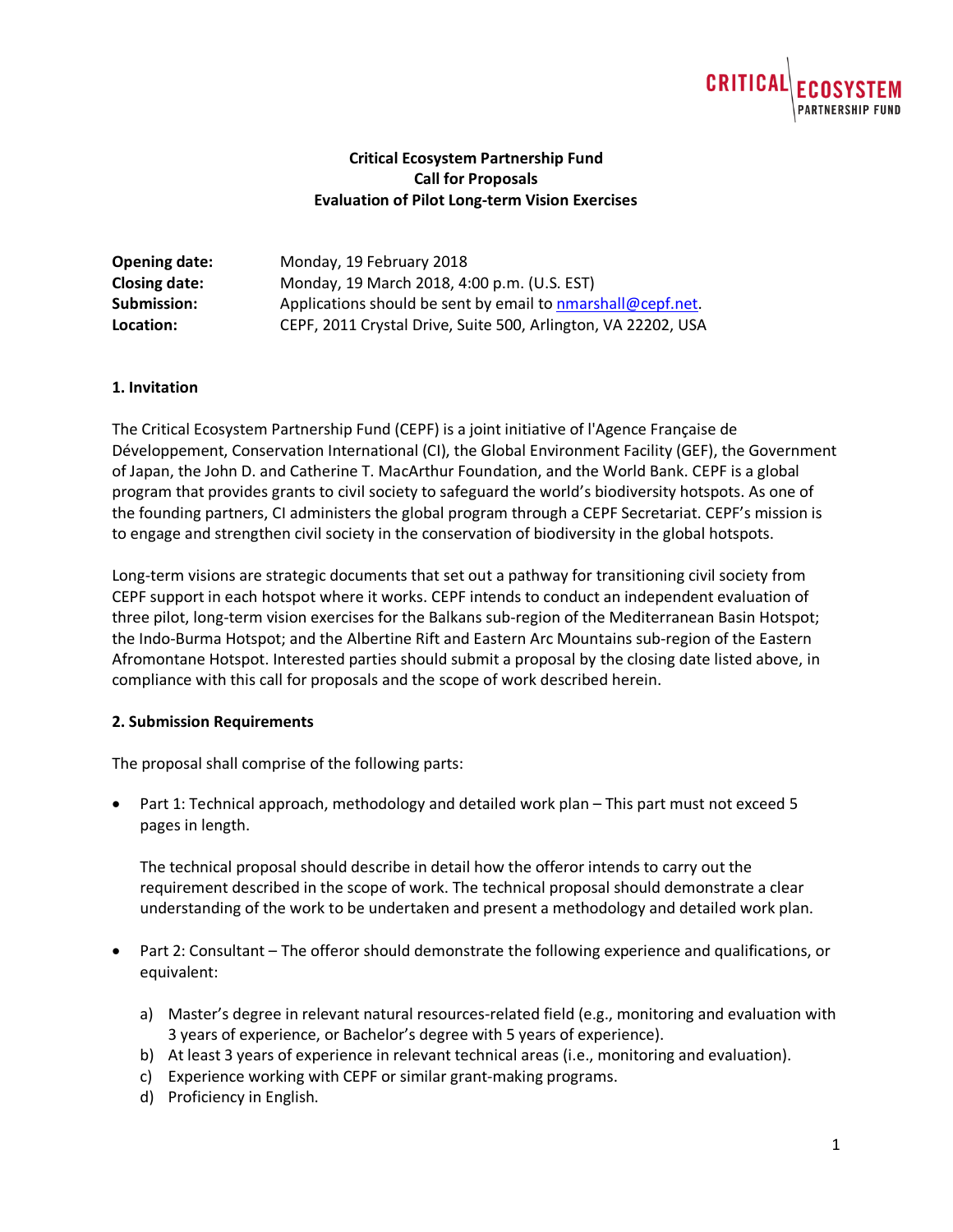• Part 3: Cost proposal – Cost is used to determine which proposals represent the most advantageous and serves as a basis of negotiation for award of a contract. The price of the contract to be awarded will be an all-inclusive, fixed price. No profit, fees, taxes or additional costs can be added after award. The cost shall also include a budget narrative that explains the basis for the estimate of every cost element or line item. Supporting information must be provided in sufficient detail to allow for a complete analysis of each cost element or line item. CEPF reserves the right to request additional cost information if the evaluation committee has concerns about the reasonableness, realism or completeness of an offeror's proposed cost. Under no circumstances may cost information be changed after the submission of the proposal. Please note that the total amount of time for the assignment is 15 days.

## **4. Process and Basis for Award**

The evaluation of the pilot long-term vision exercises will be undertaken by an independent consultant, selected through a competitive procurement process. Selection of consultants will be overseen by the Monitoring, Evaluation and Outreach Unit within the CEPF Secretariat.

| <b>Evaluation</b><br>Criteria | <b>Evaluation Sub-criteria</b>                                                                                                                                                                | Weigh<br><b>Points</b> |  |  |
|-------------------------------|-----------------------------------------------------------------------------------------------------------------------------------------------------------------------------------------------|------------------------|--|--|
|                               | Technical Approach, Methodology and Detailed Work Plan                                                                                                                                        |                        |  |  |
|                               | Technical know-how – Does the proposal clearly explain, understand and<br>respond to the objectives of the project as stated in the terms of<br>reference or scope of work?                   | 15                     |  |  |
|                               | Approach and Methodology – Does the proposed program approach and<br>detailed activities and timeline fulfill the requirements of executing the<br>scope of work effectively and efficiently? | 30                     |  |  |
|                               |                                                                                                                                                                                               |                        |  |  |
|                               | Management, Key Personnel and Staffing Plan                                                                                                                                                   |                        |  |  |
|                               | Consultant's Qualifications - Does the proposed consultant have<br>necessary experience and capabilities to carry out the scope of work?                                                      | 20                     |  |  |
|                               |                                                                                                                                                                                               |                        |  |  |
|                               | Cost (Including travel, fees, charges and any other expenses)                                                                                                                                 |                        |  |  |
|                               | Lowest Cost Proposals                                                                                                                                                                         | 35                     |  |  |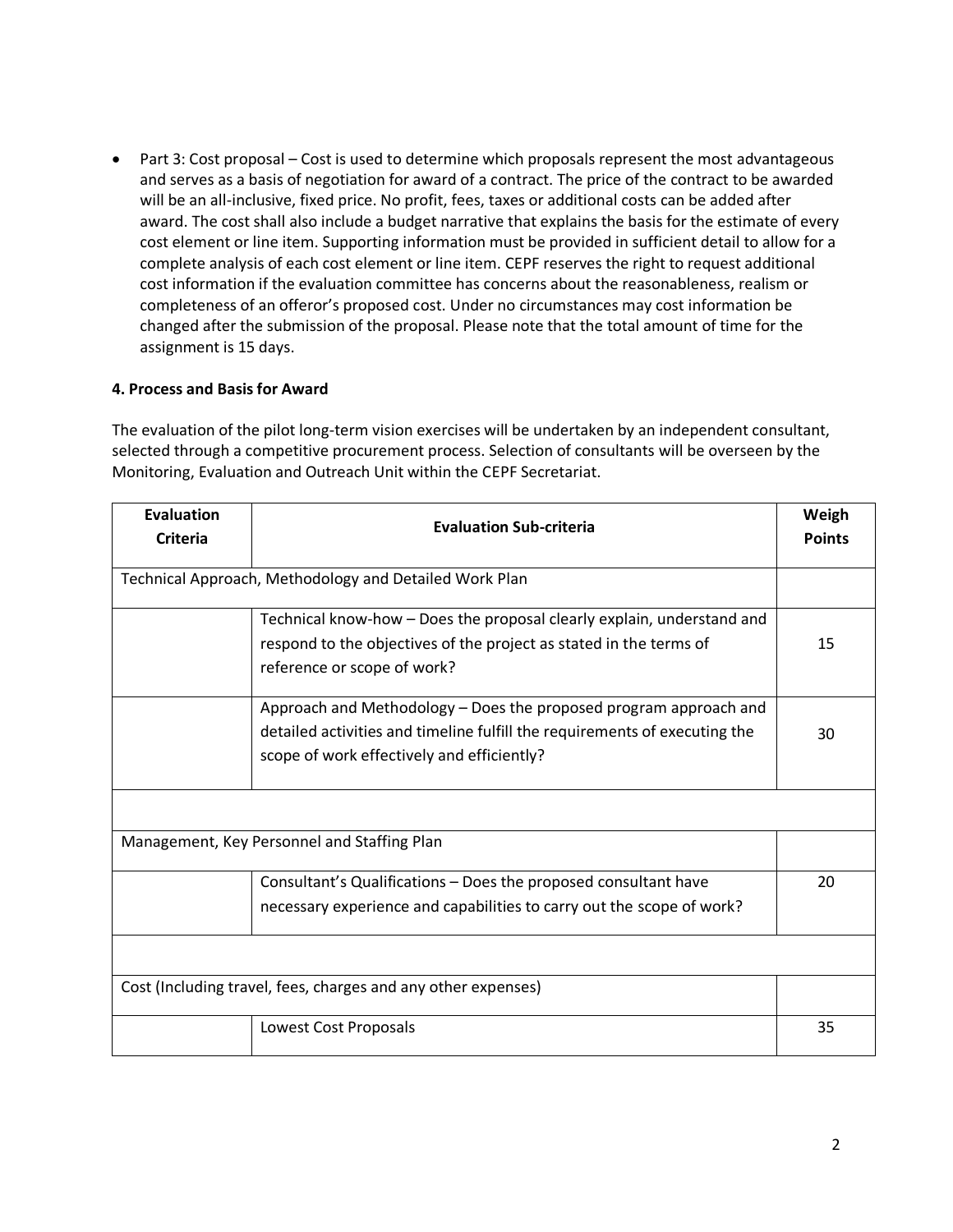

## **Scope of Work**

## **Evaluation of Pilot Long-term Vision Exercises for the Critical Ecosystem Partnership Fund**

#### **1) Background**

The Critical Ecosystem Partnership Fund (CEPF) is a joint initiative of l'Agence Française de Développement, Conservation International, the European Union, the Global Environment Facility, the Government of Japan, the John D. and Catherine T. MacArthur Foundation, and the World Bank designed to help safeguard the world's biodiversity hotspots. As one of the founding partners, Conservation International administers the global program through the CEPF Secretariat.

CEPF's mission is to engage and strengthen civil society in the conservation of biodiversity within the global hotspots. CEPF delivers this mission by providing grants and associated capacity building to NGOs, community-based organizations, academic institutions and other civil society organizations. This support is guided by 'ecosystem profiles': investment strategies, informed by detailed situational analyses, prepared through extensive consultations with stakeholders. These ecosystem profiles typically cover a period of five years.

CEPF does not plan to become a permanent presence in each hotspot but to define and work toward an end point at which local civil society can transition from its support with sufficient capacity, access to resources and credibility to respond to future conservation challenges. Experience to date shows that, in most hotspots, reaching a point at which civil society transitions from CEPF support will take more than five years. In order to plan for longer engagements in the hotspots where it invests, CEPF has recently piloted the concept of "long-term visions." Long-term visions are prepared with the participation of stakeholders from civil society, government, private sector and the donor community. They set clear transition targets (i.e., the conditions under which CEPF can withdraw from a hotspot with confidence that effective biodiversity conservation programs will continue in a self-sustaining manner).

According to the framework for long-term visions developed by CEPF, five conditions need to be met in order for a hotspot to transition from CEPF support:

- 1) Conservation priorities and best practices for their management are documented, disseminated and used by public and private sector, civil society and donor agencies to guide their support for conservation in the region.
- 2) Local civil society groups dedicated to conservation priorities collectively possess sufficient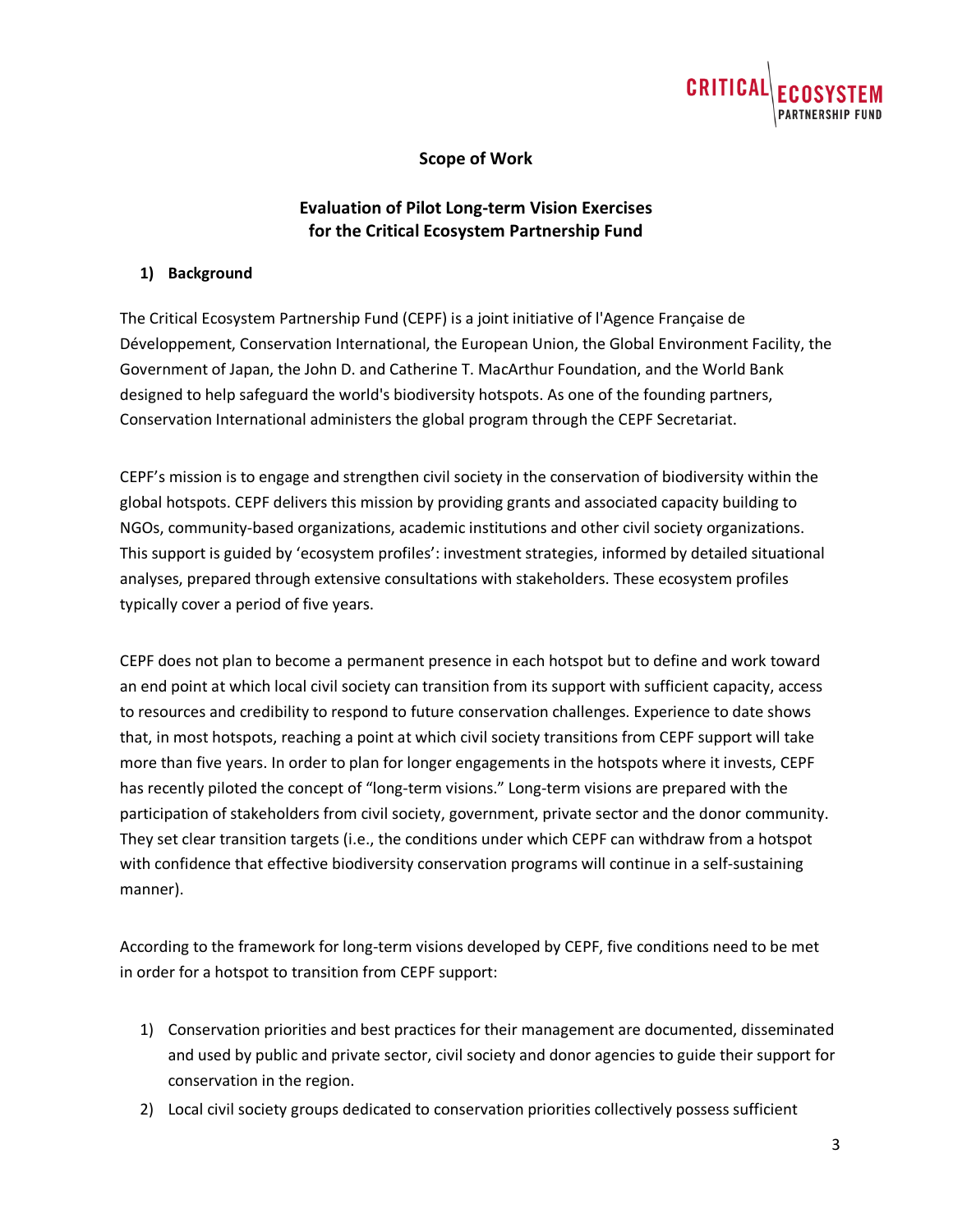organizational and technical capacity to be effective advocates for, and agents of, conservation and sustainable development, while being equal partners of private sector and government agencies influencing decision making in favor of sustainable societies and economies.

- 3) Adequate and continual financial resources are available to address conservation of global priorities.
- 4) Public policies, the capacity to implement them, and private sector business practices are supportive of the conservation of global biodiversity.
- 5) Mechanisms exist to identify and respond to emerging conservation challenges.

A critical element in the development of long-term visions is relevance, to ensure that they are relevant to the local context in each hotspot. Related to this, it is also important that civil society in each hotspot feels ownership of the vision. At the same time, this emphasis on local relevance and ownership needs to be tempered by some level of consistency across hotspots to ensure the utility of the visions for informing strategic decisions by CEPF at the global level. To this end, pilot exercises were undertaken for the Balkans sub-region of the Mediterranean Basin Hotspot, the Albertine Rift and Eastern Arc Mountains sub-region of the Eastern Afromontane Hotspot, and the Indo-Burma Hotspot between 2015 and 2017, with the intention of informing a revised scope of work for future exercises. The purpose of this consultancy is to distill experience from the pilot exercises, and to make recommendations for future long-term visions, which will be prepared from 2018 onwards.

## **2) Objective of the Evaluation**

The objective of the evaluation is to inform the scope of work for future long-term vision exercises. During 2018, long-term visions are scheduled to be prepared for the following four hotspots: East Melanesian Islands; Madagascar and the Indian Ocean Islands; Tropical Andes; and Wallacea. In 2019, long-term visions will be prepared for an additional two hotspots: Cerrado and Guinean Forests of West Africa.

#### **3) Criteria for Evaluation**

The evaluation will look closely at the scope of work for the three pilot exercises, the consultation exercises and the resulting outputs. These exercises will be evaluated against the following criteria:

## **i) Relevance**

Was the long-term vision exercise relevant to the interests and needs of: (i) CEPF grantees and other civil society organizations; (ii) the regional implementation team; (iii) CEPF and its donors; and (iv) other funders active in the hotspot?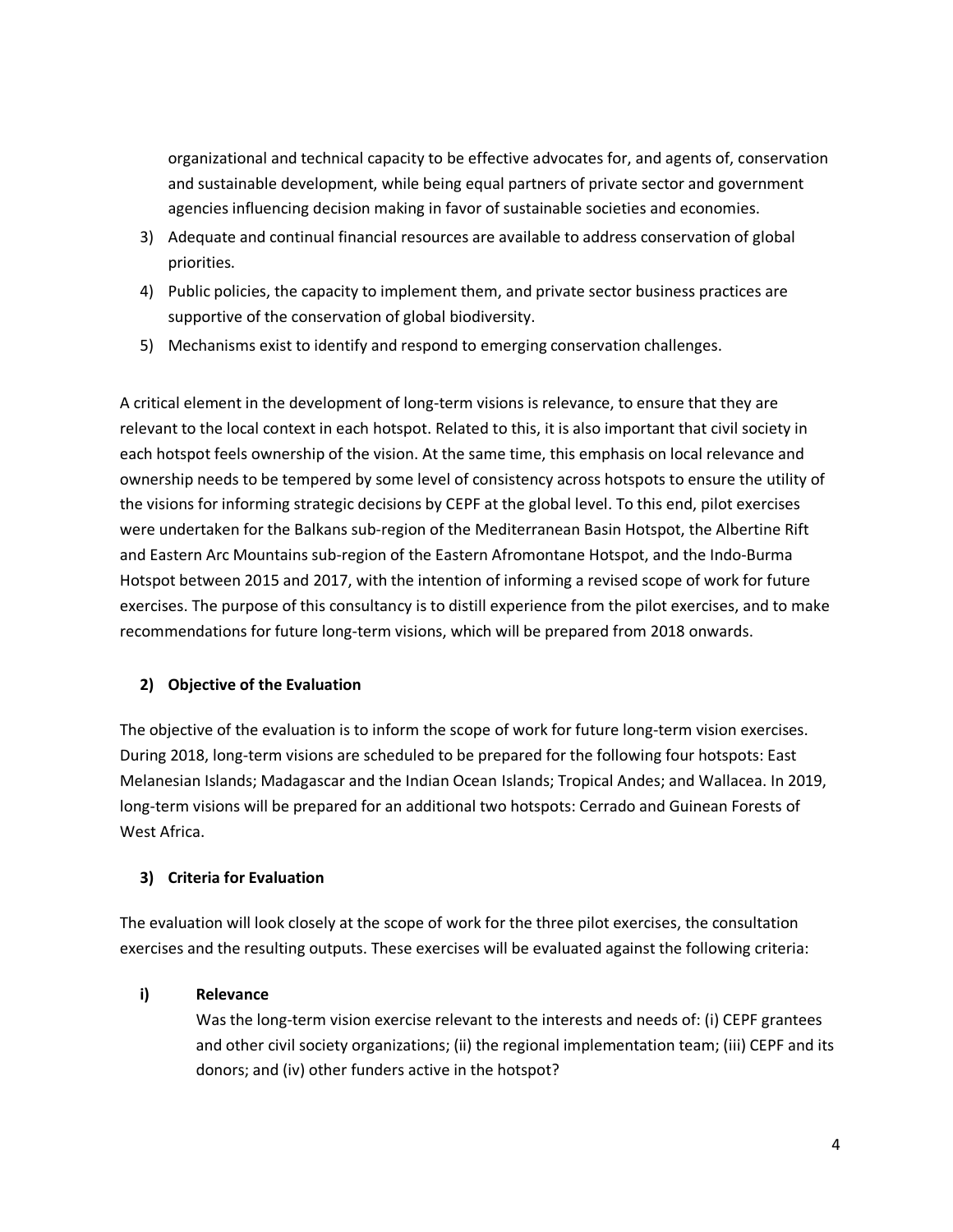## **ii) Efficiency**

How efficiently was the budget allocated to the long-term vision exercise converted into results?

## **iii) Effectiveness**

Was the scope of work for the exercise fulfilled? What were the factors that influenced the effective completion of the scope of work?

Informed by experience from the three pilot exercises, the evaluation will then go on to formulate recommendations for future long-term vision exercises:

## **i) Institutional arrangements**

What are the optimal institutional arrangements for preparation of long-term visions? When is it most appropriate to engage the regional implementation team to lead the exercise versus an independent third party or some other arrangement?

## **ii) Relevance**

How can long-term visions be made more relevant to the needs and interests of stakeholders in each hotspot?

## **iii) Ownership**

How can the ownership of long-term visions by key stakeholders be enhanced, both during and after their preparation?

## **iv) Timing**

At what point(s) during the five-year investment cycle is it most appropriate to prepare long-term visions?

## **v) Value for money**

How can long-term visions be prepared in a cost-effective manner? Are current plans to combine these with mid-term assessments appropriate?

## **4) Duties**

An individual consultant is required to undertake an evaluation of the pilot long-term vision exercises for (i) the Balkans sub-region; (ii) the Indo-Burma Hotspot; and (iii) the Albertine Rift and Eastern Arc Mountains sub-region. The evaluation will consider the relevance, efficiency and effectiveness of the three exercises, and capture lessons learned. Based on these lessons, the consultant will then formulate recommendations that will inform future exercises.

The evaluation will begin with a desk review based on the following documentation:

- The framework for long-term visions contained in CEPF's Operational Manual.
- The scope of work for the three pilot exercises.